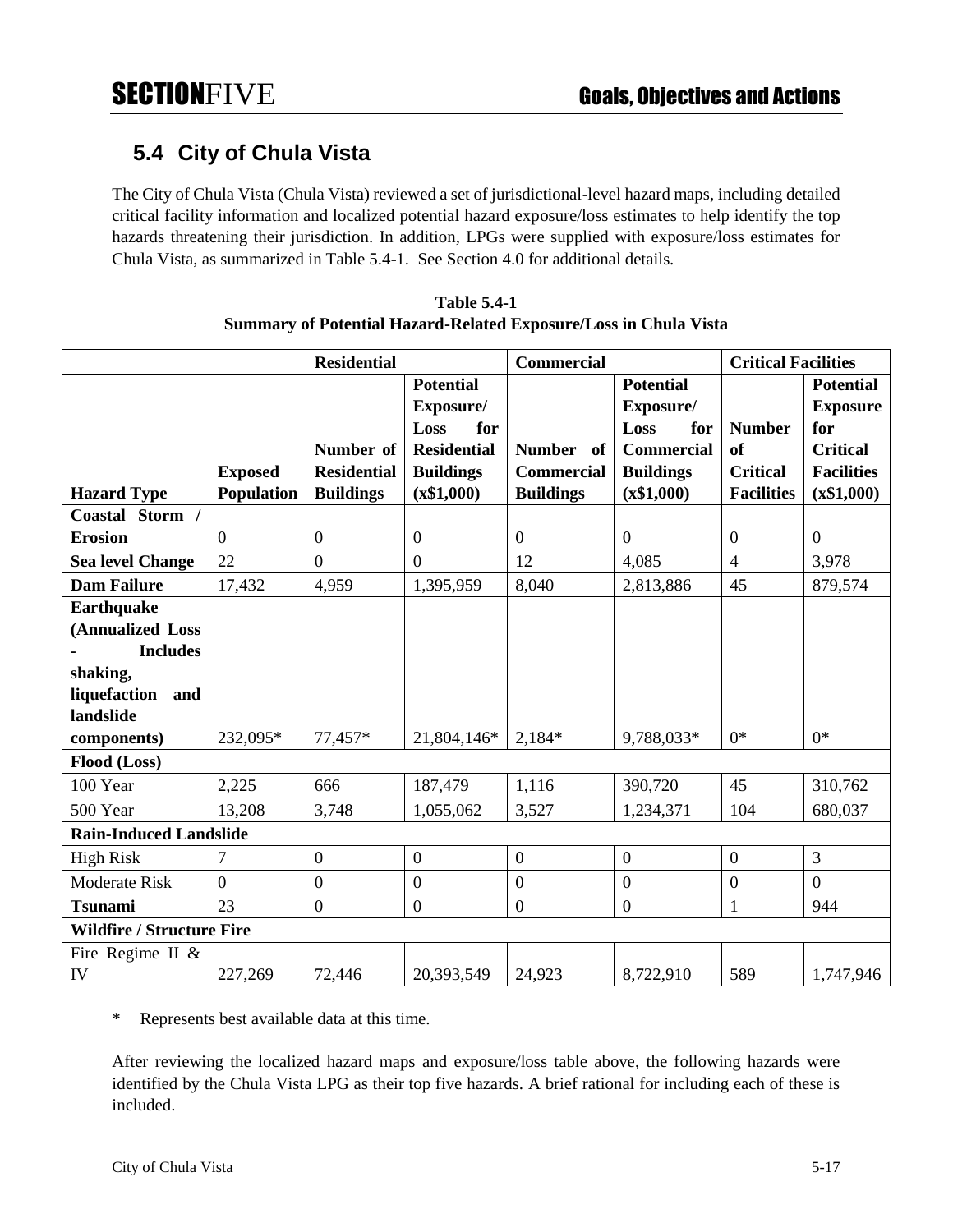- **Wildfire/Structure Fire**: Due to the proximity of wildlands and natural and naturalized open spaces within steep canyon areas in and near urbanized areas developed prior to the enactment of the City's Urban-Wildland interface Code in 2000, combined with the probability of a wildland fire occurring in a given year, wildland/structure fires present the greatest hazard to the City of Chula Vista.
- **Geologic (Earthquake, Landslide, Liquefaction)**: Due to its relative distance from the closest known active earthquake fault (Rose Canyon Fault), the City of Chula Vista is at low to moderate risk to damage from earthquakes, except in its northwestern most regions. The landslide threat is focused in the older developed areas around steep canyon slopes of known slide potential. The threat of liquefaction is relatively low; however, the alluvial areas of the Sweetwater and Otay Rivers and the Telegraph Canyon Channel are subject to liquefaction in both developed and undeveloped areas.
- **Floods/Dam Inundation**: Significant portions of the southerly, northerly, and westerly-developed areas of the City of Chula Vista are within FEMA-mapped 100-year floodplains. However, the threat of flood hazard is relatively low due to the City's emphasis on identifying and prioritizing for improvement a number of undersized and inadequate storm drains and drainage channels since the late 1960's, the low probability of the occurrence of flood-producing storms in any given year, and the requirement that new development includes flood-detention and flood control facilities. In addition, due to the fact that the City of Chula Vista is downstream of two major dams – the Savage (Lower Otay) Dam and the Sweetwater Dam – the possibility of dam inundation in and adjacent to the Sweetwater and Otay River Channels exists, although the likelihood of failure of these dams is considered relatively small due to their construction.
- **Other Manmade Hazards (Airplane Crashes, Hazardous Materials release/Rail Disaster Spills)**: The City of Chula Vista is within the flight paths of Lindbergh Field, Brown Field, Tijuana Airport, Ream Field, and North Island Naval Station. The possibility of an airplane crash on takeoff or approach from any of these facilities is relatively low, but the cumulative hazard from all of these facilities is significant. There are also a number of hazardous materials in large quantities in a few stationary locations within the City of Chula Vista, as well as mobile hazard sources. These hazardous materials although well contained, exist primarily west of Interstate 805 and have the potential to expose thousands of citizens to various degrees of hazard.
- **Extreme Heat and Drought:** While the City of Chula Vista enjoys a mild, Mediterranean climate, the community is still susceptible to extreme weather events, which are anticipated to be amplified by climate change. Scientists forecast that average summer temperatures will be  $4.8^{\circ}$ F higher in the near future, with extreme heat events also becoming more frequent and intense in the region. These heat events present a direct hazard to residents without air-conditioning and to vulnerable populations (such as seniors and the medically fragile). Extreme heat events can also impact local air quality conditions through the increase of smog-forming, ground-level ozone levels and result in additional public health concerns. Finally, sustained dry weather conditions further stress local water supplies as well as increase wildfire threats.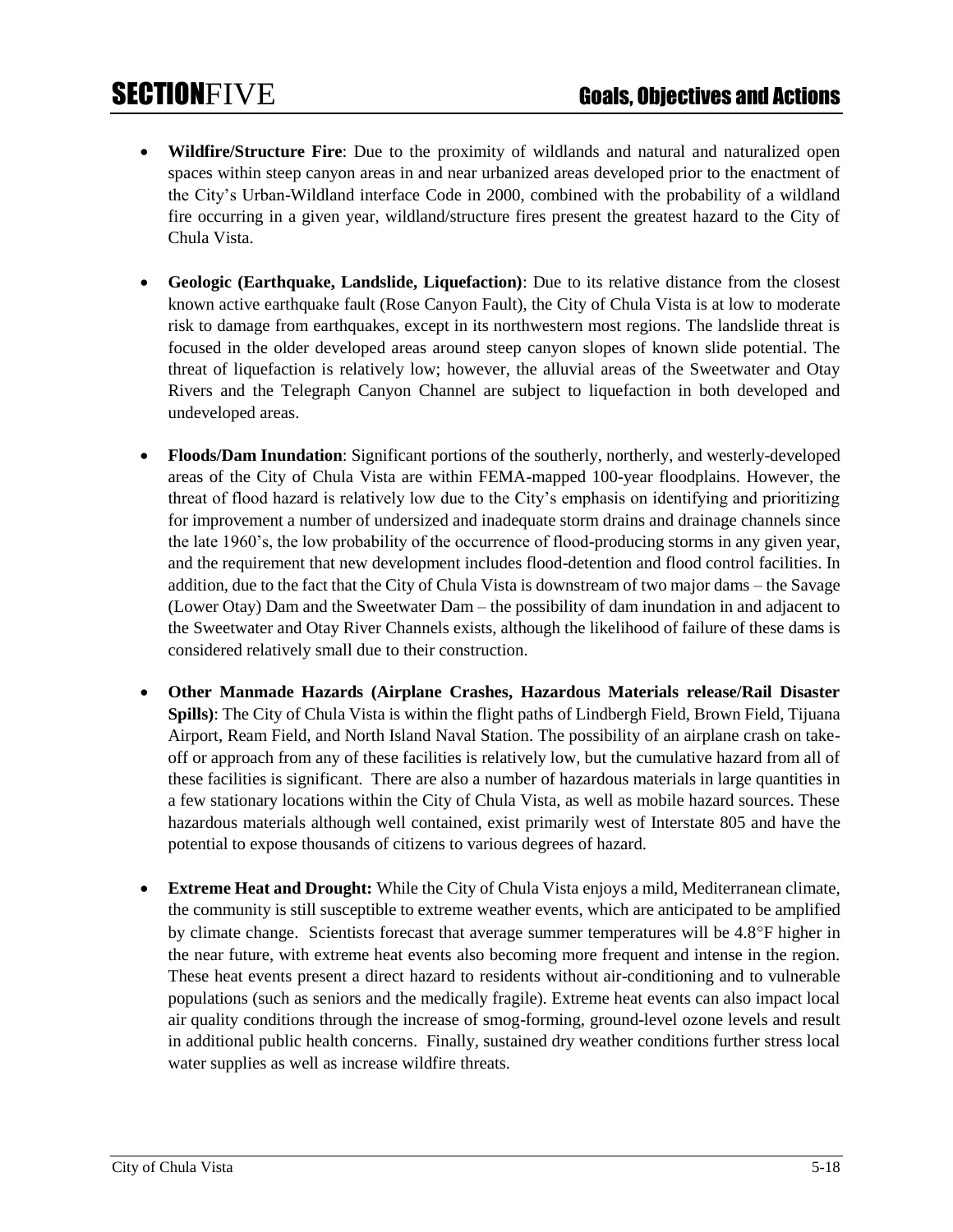### **5.4.1 Capabilities Assessment**

The LPG identified current capabilities available for implementing hazard mitigation activities. The Capability Assessment (Assessment) portion of the jurisdictional mitigation plan identifies administrative, technical, legal and fiscal capabilities. This includes a summary of departments and their responsibilities associated to hazard mitigation planning as well as codes, ordinances, and plans already in place associated to hazard mitigation planning. The second part of the Assessment provides Chula Vista's fiscal capabilities that may be applicable to providing financial resources to implement identified mitigation action items.

### **5.4.2 Existing Institutions, Plans, Policies and Ordinances**

The following is a summary of existing departments in Chula Vista and their responsibilities related to hazard mitigation planning and implementation, as well as existing planning documents and regulations related to mitigation efforts within the community. The administrative and technical capabilities of Chula Vista, as shown in Table 5.4-2, provides an identification of the staff, personnel, and department resources available to implement the actions identified in the mitigation section of the Plan. Specific resources reviewed include those involving technical personnel such as planners/engineers with knowledge of land development and land management practices, engineers trained in construction practices related to building and infrastructure, planners and engineers with an understanding of natural or manmade hazards, floodplain managers, surveyors, personnel with GIS skills and scientists familiar with hazards in the community.

• Chula Vista City Council:

Provides vision and direction in building and nurturing a progressive and cohesive community, which values its diversity, respects its citizens, honors its legacy, and embraces the opportunities of the future. Provides vision, adopts policies and regulations, and approves funding requests/budgets over all aspects of City government

• Chula Vista City Manager's Office

Provides the leadership and supervision that, in turn, implements the policies and decisions of the Chula Vista City Council, thereby ensuring the delivery of services to the community. Manages City staff, implements City Council decisions and policies over all aspects of City government, and assures the delivery of a wide range of services to the community.

• Chula Vista Finance Department

Assists the City Council and City Manager in maintaining public confidence in the fiscal integrity of the City by accounting for, controlling and reporting on the City's resources in accordance with sound public financial management practices. Assures all aspects of City financing, funding, and expenditures are within legal, prescribed guidelines and regulations. Tracks and audits expenditures.

• City of Chula Vista Development Services Department Guides the physical development of the City through the implementation of the General Plan and Building Codes and is committed to enhancing the quality of life in the community by planning for sound infrastructure and public services, protecting of the environment, and promoting high quality social and economic growth.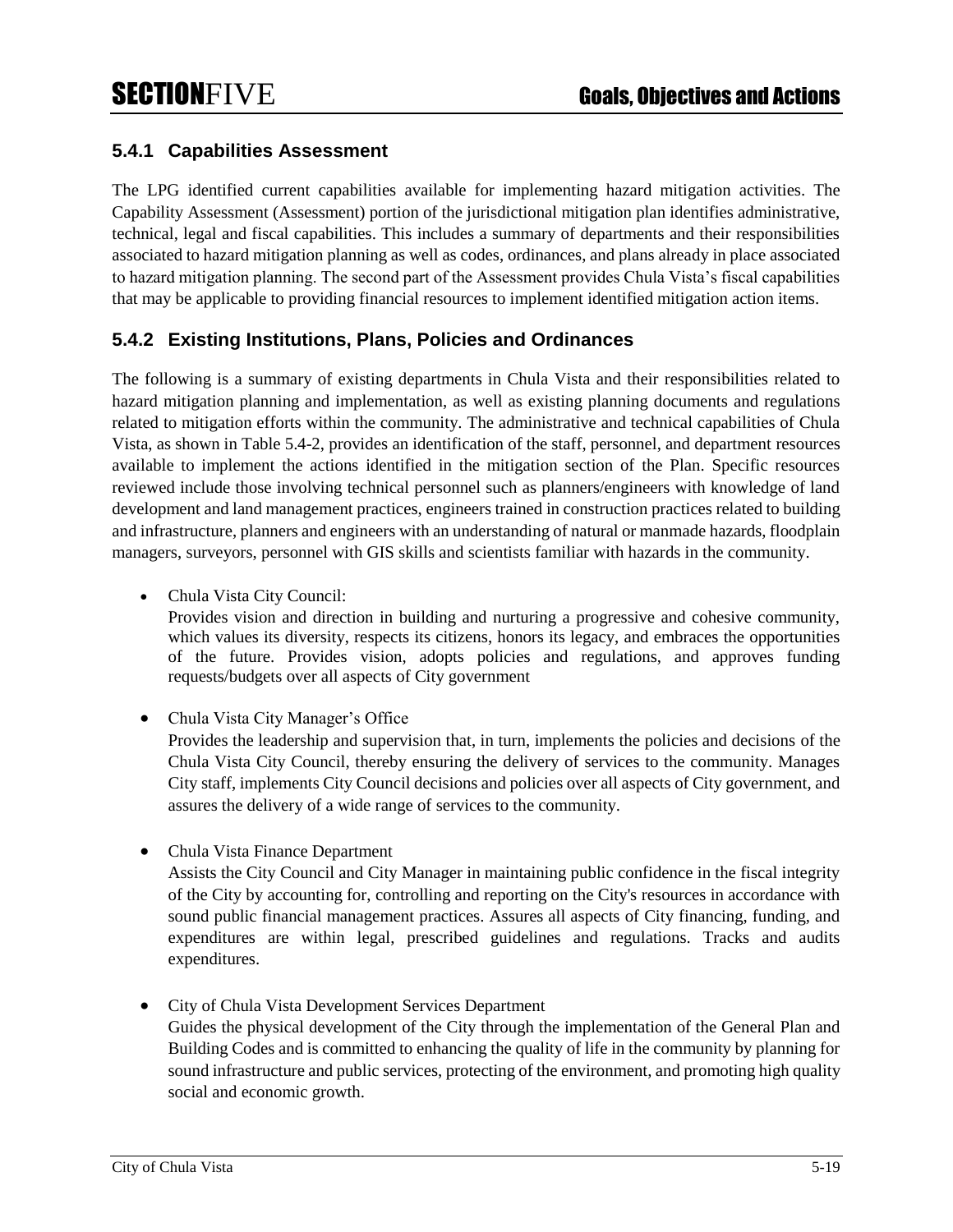Regulates land uses and land development in accordance with plans, policies, and regulations adopted by the City Council. Enforces local, State, and federal requirements for land development, building construction, and specific uses. Recommends additions and revisions to existing ordinances, plans, and policies when necessary.

Enhances the quality of life for the Chula Vista community by proactively planning and facilitating environmentally and socially sound economic development, revitalization and affordable housing opportunities.

Regulates land uses and land development in accordance with plans, policies, and regulations adopted by the City Council and Redevelopment Agency within redevelopment areas. Recommends additions and revisions to existing ordinances, plans, and policies with respect to redevelopment areas.

Implements and enforces programs, plans, policies, and regulations over land development and redevelopment in order to assure adequate and maintainable infrastructure.

Mutual aid with certified building inspectors and engineers for damage assessment following a disaster.

• City of Chula Vista Public Works Department

Provides a variety of engineering services including the review and inspection of privately constructed public facilities, infrastructure, and subdivisions; design and inspection of publicly funded infrastructure improvements; management and monitoring of existing and projected traffic conditions throughout the City; preparation of the City's long-term Capital Improvement Program and management of the City's sewer and storm drain systems.

Engineering also provides fiscal management for the City's Open Space Maintenance Districts Assessments, Community Facility Districts, and Development Impact Fees.

Maintains the basic infrastructure needed for the City to exist and thrive. These basic facilities include streets, curbs, gutters, sidewalks, wastewater systems, storm water systems, street trees, parks and open space areas, and street signage and striping. The department also maintains the City's vehicle fleet and all City communication equipment, particularly used by Police and Fire. Implements a wide range of programs, plans, and policies necessary to assure delivery of basic services to the citizens of Chula Vista and maintains the City's infrastructure and evirnmental quality. The Department of Public Works Operations is a first responder in natural and manmade emergencies.

• City of Chula Vista Police Department

Protects the community through the enforcement of laws and the analysis/reduction/ elimination of risks and, in times of emergency, provides for the orderly and rapid implementation of emergency plans.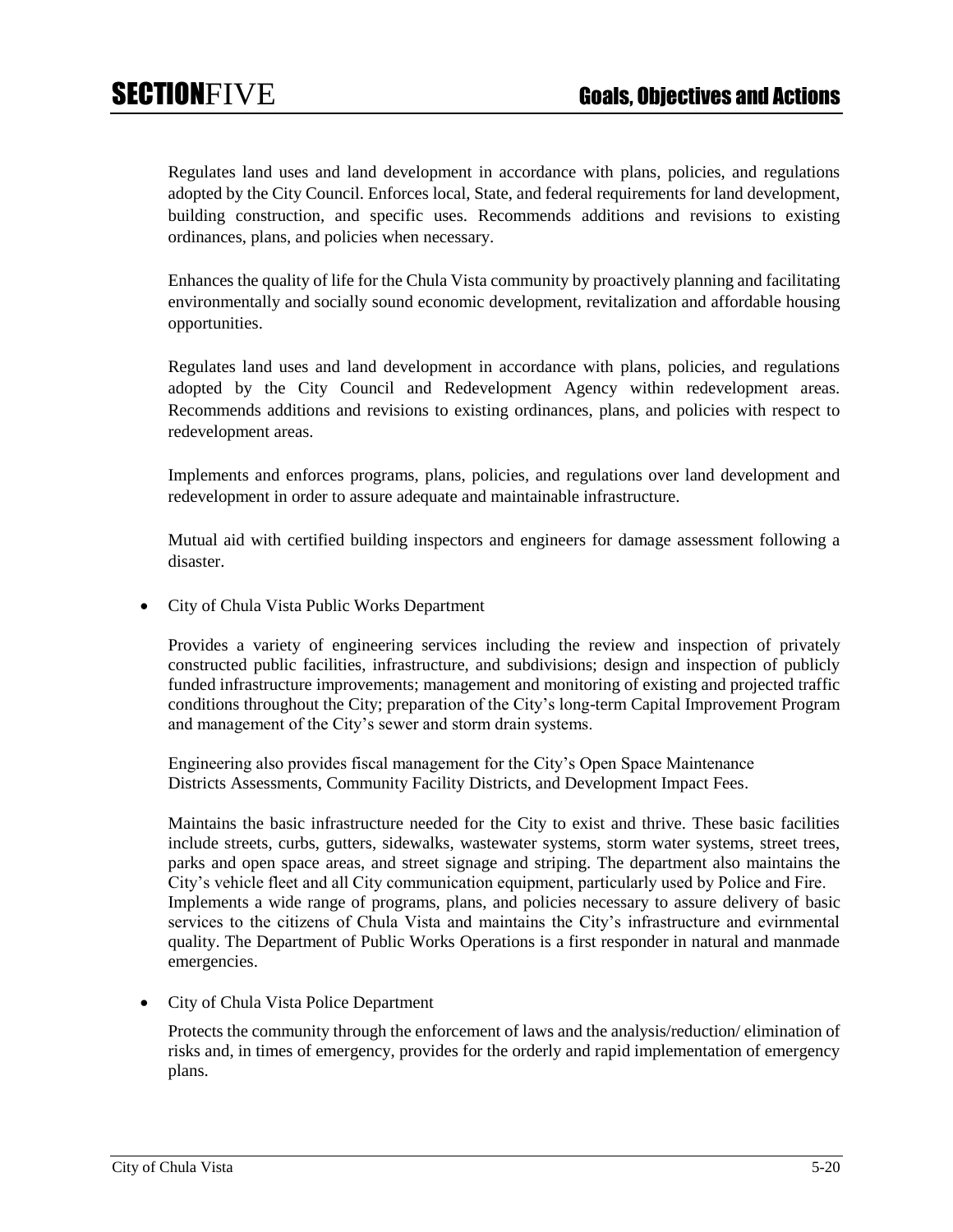Implements and/or enforces programs, plans, ordinances, and policies of the City over a wide range of activities related to law enforcement. The Police Department is a first responder in natural and manmade emergencies.

• City of Chula Vista Fire Department

Serves and safeguards the community through a professional, efficient and effective system of services, which protect life, environment, and property.

Implements programs, policies, and regulations over a wide range to reduce the loss of life, environment, and property. The Fire Department is a first responder in natural and manmade emergencies.

• City of Chula Vista Information Technology Services Department

Assists all departments with their technological needs and develops, implements, operates, and maintains hardware and software systems in order to support and improve the operational efficiency and effectiveness of City departments.

The department is comprised of four functional areas -- Operations & Telecommunications, Systems Administration & Security, Microcomputer and LAN Support, and GIS & Applications Support.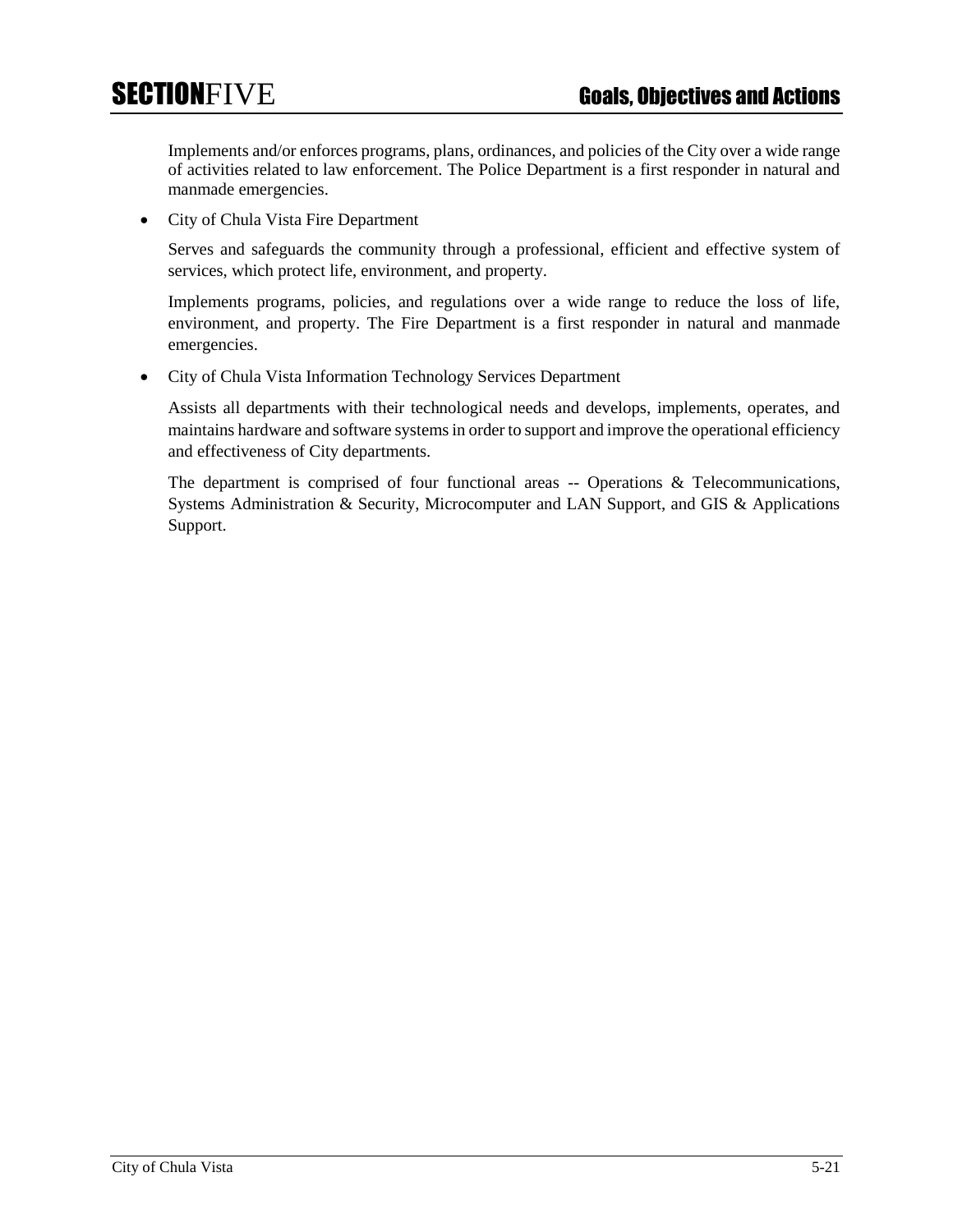| <b>Table 5.4-2</b>                                                |  |  |
|-------------------------------------------------------------------|--|--|
| <b>City of Chula Vista: Administrative and Technical Capacity</b> |  |  |

| <b>Staff/Personnel Resources</b>                                                                                                       | Y/N | <b>Department/Agency and Position</b>                                                                             |
|----------------------------------------------------------------------------------------------------------------------------------------|-----|-------------------------------------------------------------------------------------------------------------------|
| A. Planner(s) or engineer(s) with knowledge of land<br>development and land management practices                                       | Y   | Development Services and Public Works<br>Departments                                                              |
| B. Engineer(s) or professional(s) trained in construction<br>practices related to buildings and/or infrastructure                      | Y   | Development Services and Public Works<br>Departments                                                              |
| C. Planners or Engineer(s) with an understanding of natural<br>and/or manmade hazards                                                  | Y   | Development Services and Public Works<br>Departments                                                              |
| D. Floodplain manager                                                                                                                  | Y   | City Engineer and Building Official                                                                               |
| E. Surveyors                                                                                                                           | Y   | <b>Public Works Department</b>                                                                                    |
| Staff with education or expertise to assess the<br>F.<br>community's vulnerability to hazards                                          | Y   | Development<br>Services,<br>Police.<br>Fire.<br>Information Technology Services, and Public<br>Works Departments. |
| G. Personnel skilled in GIS and/or HAZUS                                                                                               | Y   | <b>Information Technology Services</b>                                                                            |
| H. Scientists familiar with the hazards of the community                                                                               | N   | City uses Consultant Scientists, as needed and<br>as resources are available                                      |
| <b>Emergency Coordinator</b><br>Ι.                                                                                                     | Y   | Services<br>Fire<br>Department-<br>Emergency<br>Coordinator                                                       |
| Grant writers<br>J.                                                                                                                    | Y   | All Departments                                                                                                   |
| K. Personnel skilled in identifying, accessing and bringing<br>to bear, both public and private economic recovery-related<br>resources | Y   | Development<br>Services<br>Finance<br>and<br>Departments                                                          |

The legal and regulatory capabilities of Chula Vista are shown in Table 5.4-3 which presents the existing ordinances and codes that affect the physical or built environment of Chula Vista. Examples of legal and/or regulatory capabilities can include: the City's building codes, zoning ordinances, subdivision ordnances, special purpose ordinances, growth management ordinances, site plan review, general plans, capital improvement plans, economic development plans, emergency response plans, and real estate disclosure plans.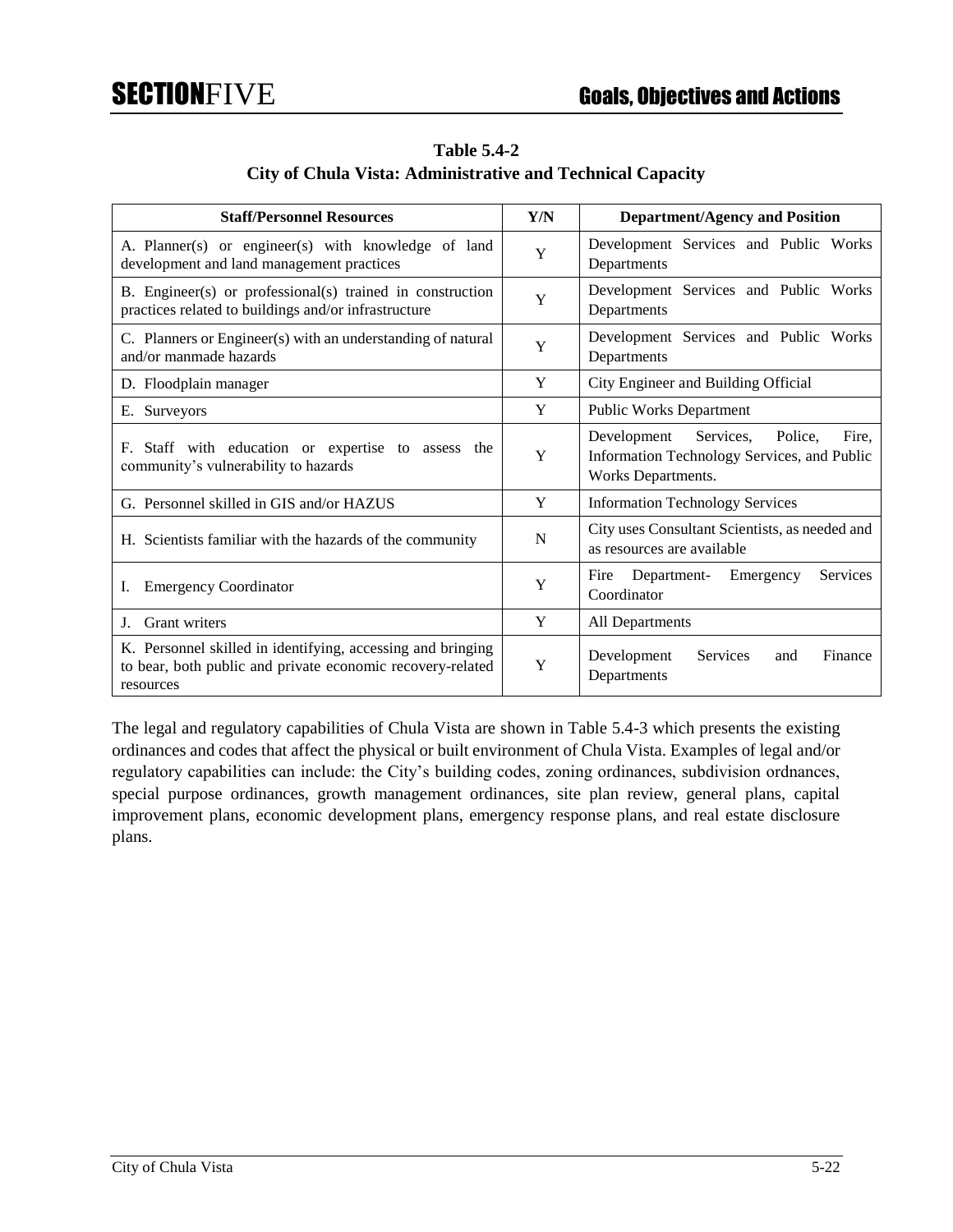# **Table 5.4-3**

## **City of Chula Vista: Legal and Regulatory Capability**

|                 | <b>Regulatory Tools (ordinances, codes, plans)</b>                                                                                                                  | Local<br><b>Authority</b><br>(Y/N) | <b>Does State</b><br>Prohibit<br>(Y/N) |
|-----------------|---------------------------------------------------------------------------------------------------------------------------------------------------------------------|------------------------------------|----------------------------------------|
| A.              | Building code                                                                                                                                                       | Y                                  | N                                      |
| <b>B.</b>       | Zoning ordinance                                                                                                                                                    | Y                                  | N                                      |
| C.              | Subdivision ordinance or regulations                                                                                                                                | $\mathbf Y$                        | $\mathbf N$                            |
| D.              | Special purpose ordinances (floodplain management, storm water management,<br>hillside or steep slope ordinances, wildfire ordinances, hazard setback requirements) | Y                                  | N                                      |
| Ε.<br>programs) | Growth management ordinances (also called "smart growth" or anti-sprawl                                                                                             | Y                                  | N                                      |
| F.              | Site plan review requirements                                                                                                                                       | Y                                  | N                                      |
| G.              | General or comprehensive plan                                                                                                                                       | Y                                  | N                                      |
| Η.              | A capital improvements plan                                                                                                                                         | Y                                  | N                                      |
| I.              | An economic development plan                                                                                                                                        | Y                                  | N                                      |
| J.              | An emergency response plan                                                                                                                                          | Y                                  | N                                      |
| K.              | A post-disaster recovery plan                                                                                                                                       | $\mathbf Y$                        | N                                      |
| L.              | A post-disaster recovery ordinance                                                                                                                                  | $\mathbf Y$                        | $\mathbf N$                            |
| M.              | Real estate disclosure requirements                                                                                                                                 | Y                                  | N                                      |
| N.              | Shake Roof Retrofit Program                                                                                                                                         | Y                                  | N                                      |
| О.              | <b>Water Conservation Ordinance</b>                                                                                                                                 | Y                                  | N                                      |
| Ρ.              | Clearing of Brush (Fuels) from City Property                                                                                                                        | Y                                  | N                                      |
| Q.              | National Pollutant Discharge Elimination System (NPDES)                                                                                                             | Y                                  | N                                      |
| R.              | <b>Land Development Ordinance</b>                                                                                                                                   | $\mathbf Y$                        | N                                      |
| S.              | California Building Code                                                                                                                                            | $\mathbf Y$                        | $\mathbf N$                            |
| T.              | California Reference Standards Code                                                                                                                                 | Y                                  | N                                      |
| U.              | California Mechanical Code                                                                                                                                          | Y                                  | N                                      |
| V.              | California Electrical Code                                                                                                                                          | Y                                  | N                                      |
| W.              | California Plumbing Code                                                                                                                                            | Y                                  | $\mathbf N$                            |
| X.              | California Fire Code                                                                                                                                                | $\mathbf Y$                        | $\mathbf N$                            |
| Y.              | California Statues 21000-21178: Public Resources Code, Division 13 -<br><b>Environmental Quality</b>                                                                | Y                                  | N                                      |
| Z.              | Urban-Wildland Interface Code                                                                                                                                       | Y                                  | $\mathbf N$                            |
| AA.             | <b>Floodplain Regulations</b>                                                                                                                                       | Y                                  | N                                      |
| BB.             | Zoning and Specific Plans                                                                                                                                           | $\mathbf Y$                        | N                                      |
| CC.             | Specific Plans                                                                                                                                                      | $\mathbf Y$                        | ${\bf N}$                              |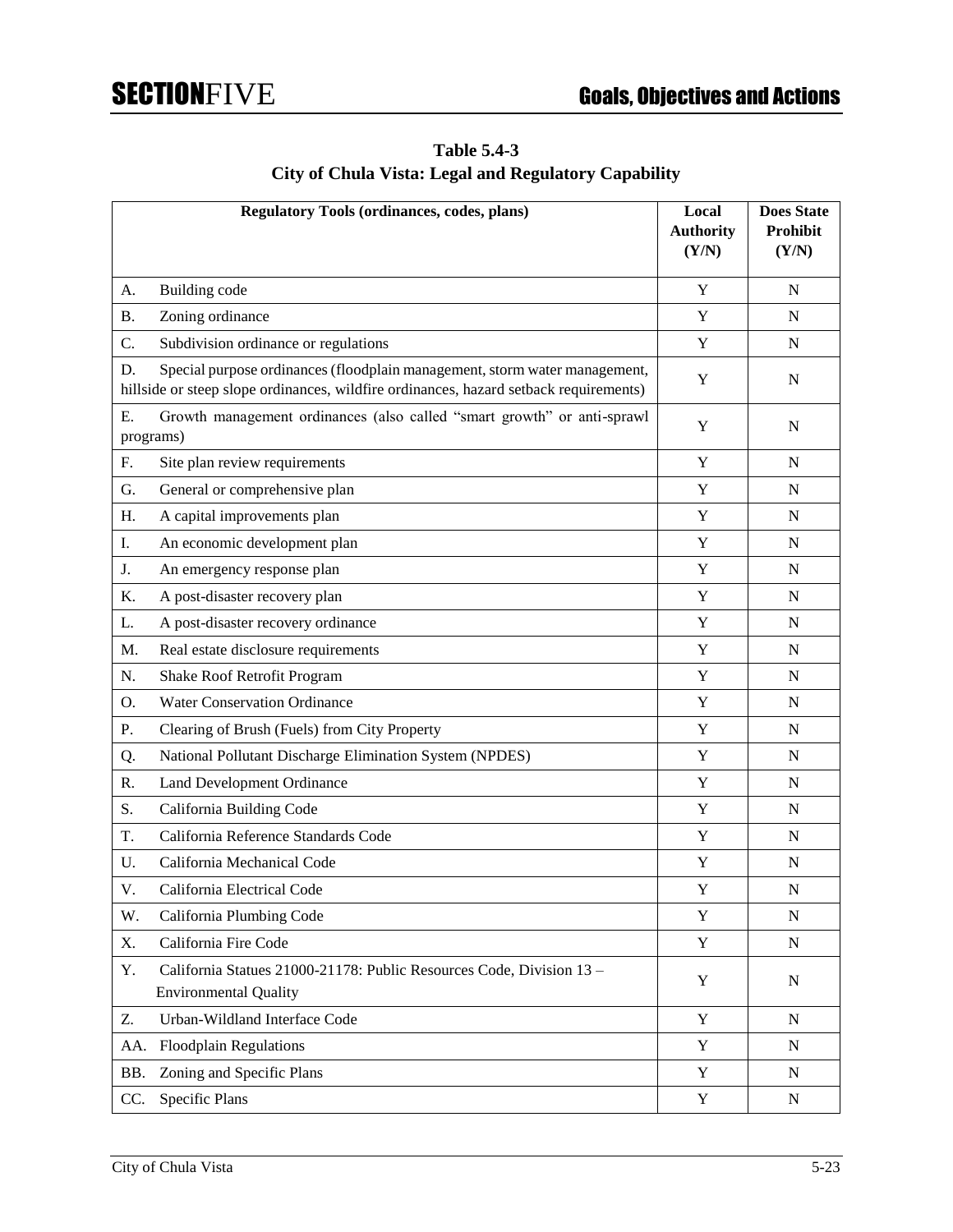| DD. | Precise Plan                                                                                | Y | N |
|-----|---------------------------------------------------------------------------------------------|---|---|
| EE. | <b>Modified District</b>                                                                    | Y | N |
| FF. | Sectional Planning Areas (SPA)                                                              | Y | N |
| GG. | <b>SPA</b> Amendment                                                                        | Y | N |
| HH. | Supplemental SPA                                                                            | Y | N |
| П.  | Land Use Overlay                                                                            | Y | N |
| JJ. | Modification of Urban-Wildland Interface Requirements                                       | Y | N |
| KK. | Consolidated Annual Plan – CDBG and HOME Programs                                           | Y | N |
| LL. | Redevelopment Plans - Bayfront, Town Centre I, Town Centre II, Otay<br>Valley and Southwest | Y | N |
|     | MM. Landscape Conservation Ordinance                                                        | Y | N |
| NN. | Standard Specifications for Public Works Construction (Greenbook)                           | Y | N |
| OO. | <b>Subdivision Manual</b>                                                                   | Y | N |
| PP. | Local Energy Assurance Plan (LEAP)                                                          | Y | N |

### **5.4.3 Fiscal Resources**

Table 5.4-4 shows specific financial and budgetary tools available to Chula Vista such as community development block grants; capital improvements project funding; authority to levy taxes for specific purposes; fees for water, sewer, gas, or electric services; impact fees for homebuyers or developers for new development; ability to incur debt through general obligations bonds; and withholding spending in hazardprone areas.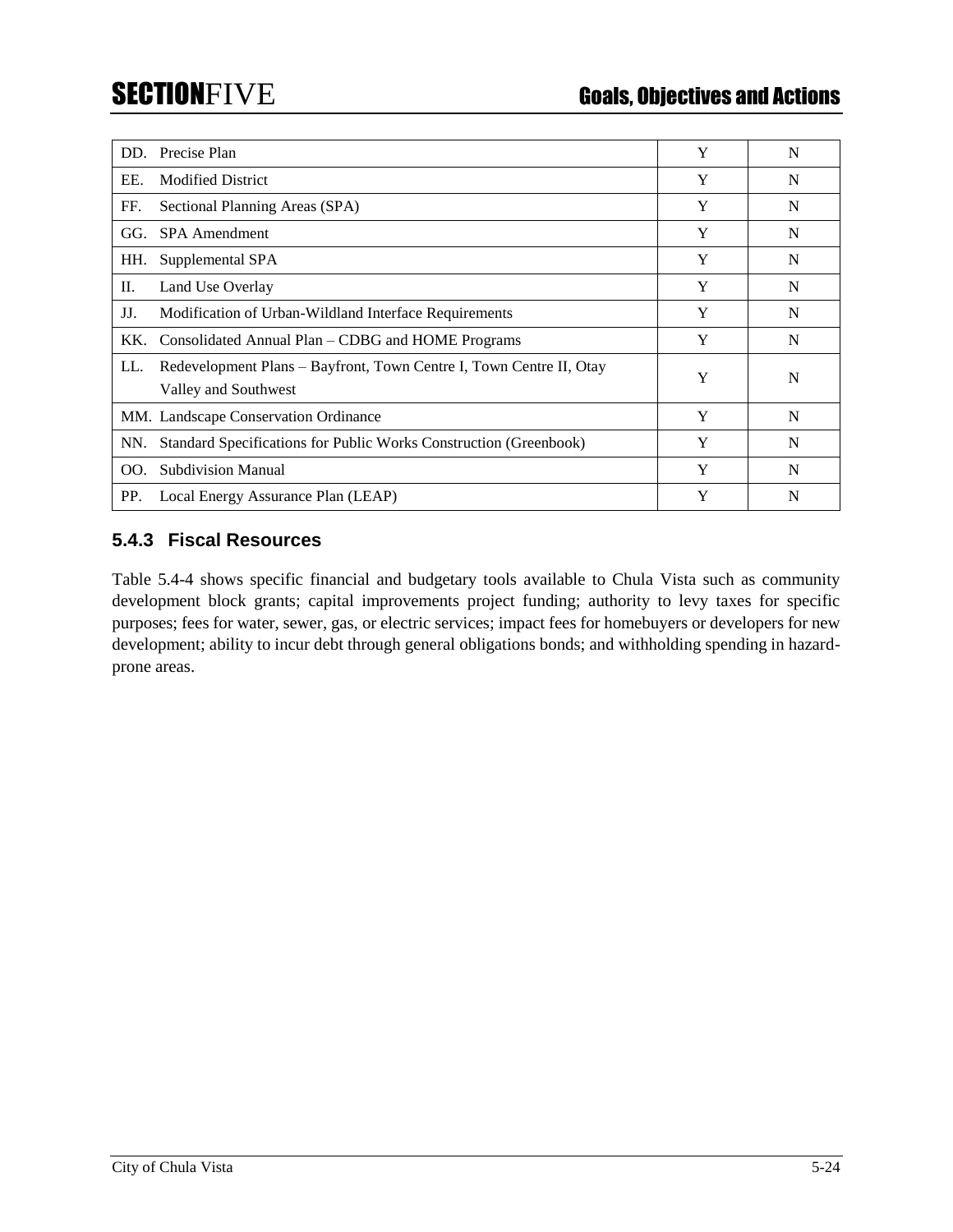**Table 5.4-4 City of Chula Vista: Fiscal Capability**

|           | <b>Financial Resources</b>                                             | <b>Accessible or Eligible to Use</b><br>(Yes/No)                                                                                                                                    |
|-----------|------------------------------------------------------------------------|-------------------------------------------------------------------------------------------------------------------------------------------------------------------------------------|
| А.        | Community Development Block Grants (CDBG)                              | Yes, as resources are available and<br>to the extent the funds are used to<br>benefit eligible census tracts                                                                        |
| <b>B.</b> | Capital improvements project funding                                   | Yes, as resources are available                                                                                                                                                     |
| C.        | Authority to levy taxes/assessments for specific purposes              | Yes, but requires Proposition 218<br>Voter Approval (2/3 of all voters,<br>simple majority of property owners<br>for assessments). Voter approval<br>highly unlikely in most cases. |
| D.        | Fees for sewer service                                                 | Yes, Sewer Fees only. City does<br>not own or operate water, gas or<br>electric utilities                                                                                           |
| Ε.        | Impact fees for homebuyers or developers for new<br>developments/homes | Yes, are paid at time of permitting<br>and for very specific purposes                                                                                                               |
| F.        | Incur debt through general obligation bonds                            | Yes, as resources are available                                                                                                                                                     |
| G.        | Incur debt through special tax and revenue bonds                       | Yes, as resources are available                                                                                                                                                     |
| H.        | Incur debt through private activity bonds                              | Yes                                                                                                                                                                                 |
| I.        | Withhold spending in hazard-prone areas                                | Yes                                                                                                                                                                                 |

### **5.4.4 Goals, Objectives and Actions**

Listed below are Chula Vista's specific hazard mitigation goals, objectives and related potential actions. For each goal, one or more objectives have been identified that provide strategies to attain the goal. Where appropriate, the City has identified a range of specific actions to achieve the objective and goal.

The goals and objectives were developed by considering the risk assessment findings, localized hazard identification and loss/exposure estimates, and an analysis of the jurisdiction's current capabilities assessment. These preliminary goals, objectives and actions were developed to represent a vision of longterm hazard reduction or enhancement of capabilities.

Once developed, City staff presented submitted the plan the Governor's Office of Emergency Services and FEMA for approval. Once approved by FEMA the plan will be taken to City Council for adoption.

Public comments were solicited by the County Office of Emergency Services to present these goals, objectives and actions to citizens and to receive public input. Specific consideration was given to hazard identification/profiles and the vulnerability assessment results. The following sections present the hazardrelated goals, objectives and actions as prepared by the City of Chula Vista in conjunction with the Hazard Mitigation Working Group, locally elected officials, and local citizens.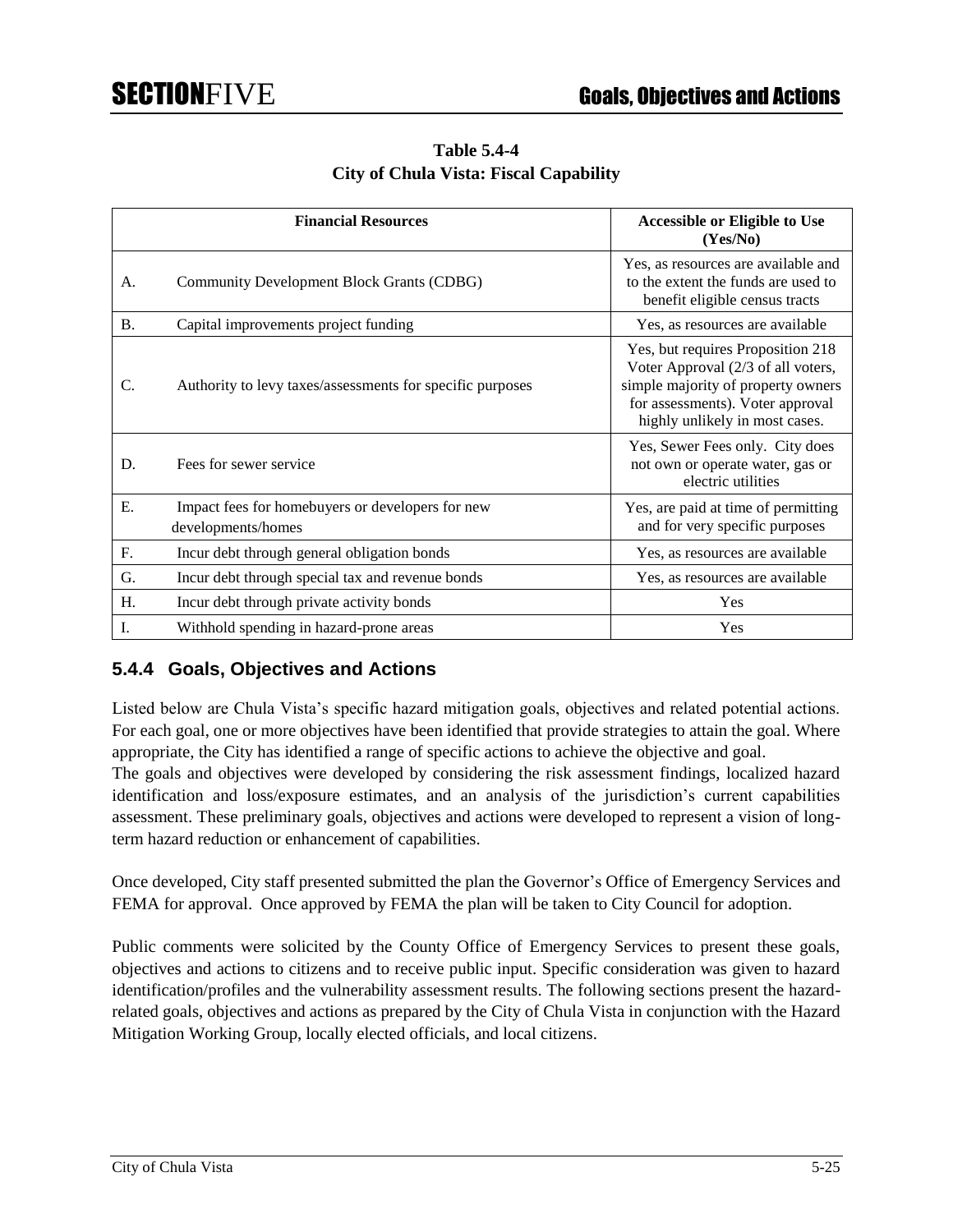### *5.4.4.1 Goals*

The City of Chula Vista has developed the following 10 Goals for their Hazard Mitigation Plan

Goal 1. Promote disaster-resistant land development

Goal 2. Increase public understanding, support and demand for effective hazard mitigation

Goal 3. Build and support local capacity and commitment to continuously become less vulnerable to hazards

Goal 4. Improve coordination and communication with federal, state and local governments

Reduce the possibility of damage and losses to existing assets, particularly people, critical facilities/infrastructure, and City-owned facilities, due to:

- Goal 5. Floods
- Goal 6. Wildfires/Structure Fires
- Goal 7. Dam Failure

Goal 8. Geologic Hazards

Goal 9. Extreme Heat and Drought

Goal 10. Other Manmade Hazards (See Attachment A)

### *5.4.4.2 Objectives and Actions*

The City of Chula Vista developed the following broad list of objectives and actions to assist in the implementation of each of their 10 identified goals. The City of Chula Vista developed objectives to assist in achieving their hazard mitigation goals. For each of these objectives, specific actions were developed that would assist in their implementation. A discussion of the prioritization and implementation of the action items, as resources become available, is provided in Section 5.4.5.

|                                                  | Goal 1: Promote disaster resistant existing and future development.                             | New,               |
|--------------------------------------------------|-------------------------------------------------------------------------------------------------|--------------------|
|                                                  |                                                                                                 | <b>Existing or</b> |
|                                                  |                                                                                                 | <b>Both</b>        |
|                                                  | Objective 1.A: Encourage and facilitate the development or updating of general plans and zoning |                    |
|                                                  | ordinances to limit development in hazard areas.                                                |                    |
| Action 1.A.1                                     | Review the City's General Plan periodically and update the appropriate elements,                | <b>B</b> oth       |
|                                                  | as necessary.                                                                                   |                    |
| Action 1.A.2                                     | Identify new hazardous occupancies as they are permitted or created and establish               | <b>B</b> oth       |
|                                                  | database for same.                                                                              |                    |
| Action 1.A.3                                     | Update the City's zoning ordinance periodically and address development in                      | <b>New</b>         |
|                                                  | hazard areas and minimize zoning ambiguities.                                                   |                    |
|                                                  | Objective 1.A: Encourage and facilitate the development or updating of general plans and zoning |                    |
| ordinances to limit development in hazard areas. |                                                                                                 |                    |
| Action 1.A.4                                     | Periodically revisit the City's hazard mitigation-related ordinances to identify                | <b>B</b> oth       |
|                                                  | areas where improvements could be made.                                                         |                    |
| Action 1.A.5                                     | Utilize hazard overlays to identify hazard-prone areas.                                         | <b>Both</b>        |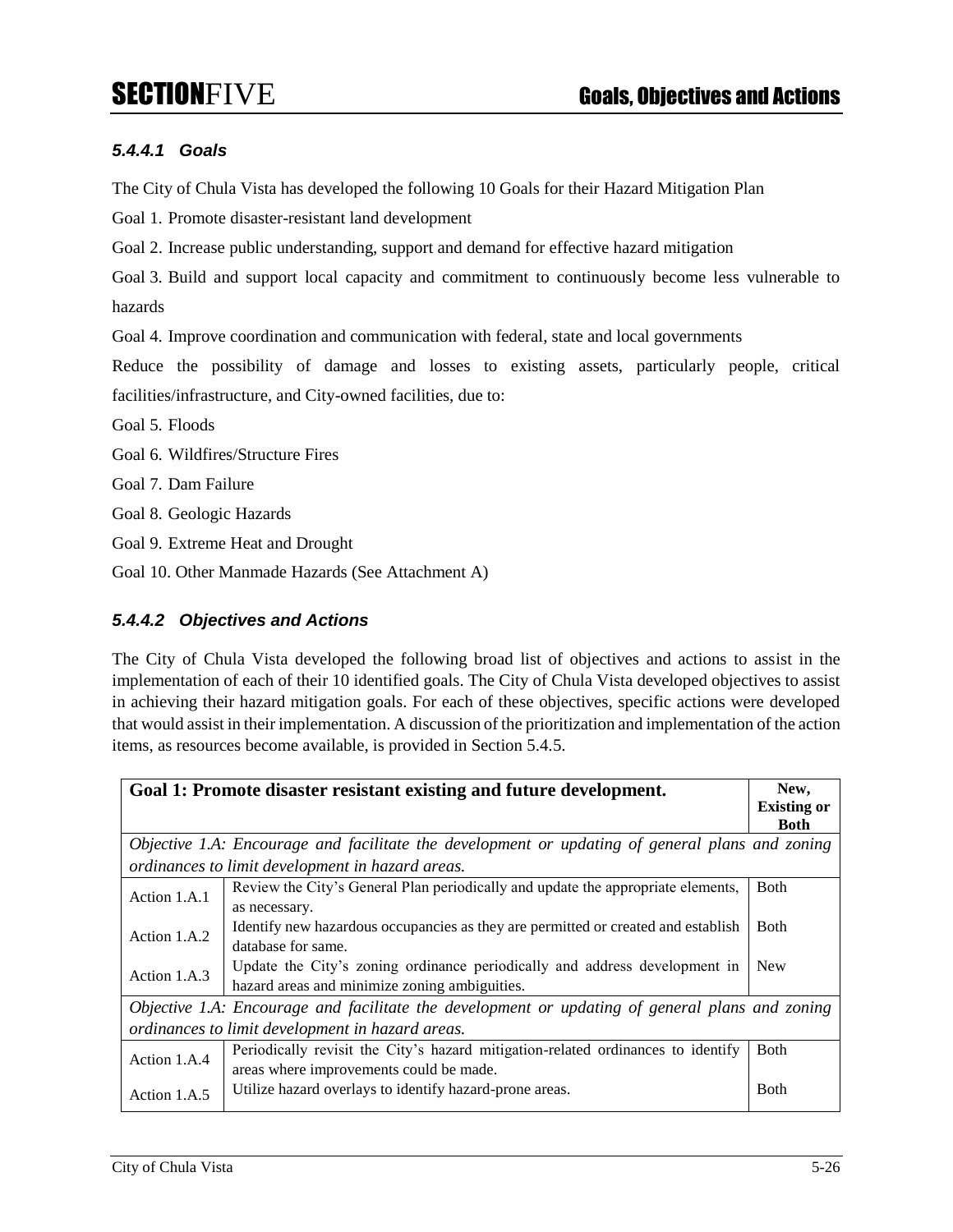|              | Goal 1: Promote disaster resistant existing and future development.                                                                                                                                                   | New,<br><b>Existing or</b><br><b>Both</b> |
|--------------|-----------------------------------------------------------------------------------------------------------------------------------------------------------------------------------------------------------------------|-------------------------------------------|
| Action 1.A.6 | Establish buffer zones for development near hazard-prone areas.                                                                                                                                                       |                                           |
| Action 1.A.7 | Prohibit development in extreme hazard areas that cannot be adequately mitigated<br>and set aside for open space.                                                                                                     |                                           |
| Action 1.A.8 | Identify land uses appropriate to specific hazard areas.                                                                                                                                                              |                                           |
|              | Objective 1.B: Encourage and facilitate the adoption of building codes that protect renovated existing assets                                                                                                         |                                           |
|              | and new development in hazard areas.                                                                                                                                                                                  |                                           |
| Action 1.B.1 | Adopt local building codes to address local building issues in hazard areas.                                                                                                                                          | New                                       |
| Action 1.B.2 | Amend the Zoning and Subdivision Ordinances, as required, to implement the<br>appropriate policies of the General Plan.                                                                                               | <b>New</b>                                |
| Action 1.B.3 | Actively participate in the State and Nation-wide building code development<br>groups to ensure that development issues in hazard areas are properly addressed.                                                       | <b>New</b>                                |
| Action 1.B.4 | Amend the Fire Code and Building Code, as necessary, to be consistent with the<br>appropriate policies of the General Plan.                                                                                           | <b>New</b>                                |
| Action 1.B.5 | Identify and improve buildings to mitigate hazards through elevation, retaining<br>walls, dikes and flood diverting measures, relocating electrical outlets to higher<br>elevations, increasing fire resistance, etc. | Both                                      |
| Action 1.B.6 | Identify and provide fire mitigation measures in buildings with hazardous<br>materials, add ventilation systems to minimize explosions, as required, and add<br>control areas.                                        | <b>Both</b>                               |
| Action 1.B.7 | Develop hazard-specific code requirements and/or technical opinions for each<br>type of hazard area.                                                                                                                  | <b>New</b>                                |
| Action 1.B.8 | Require site-specific studies to evaluate specific hazards in hazard-prone areas and<br>identify alternative site design criteria to mitigate hazards to the maximum extent<br>possible.                              | <b>New</b>                                |
| Action 1.B.9 | Establish minimum structure setbacks adjacent to hazard areas, with respect to<br>hazard specific code.                                                                                                               | <b>New</b>                                |
|              | Objective 1.C: Encourage consistent enforcement of general plans, zoning ordinances, and building                                                                                                                     |                                           |
| codes.       |                                                                                                                                                                                                                       |                                           |
| Action 1.C.1 | Periodically review General Plan, Zoning Ordinance, Fire Codes, Subdivision<br>Ordinance, and Building Codes for consistency for extreme hazard areas for<br>open space uses.                                         | <b>New</b>                                |
| Action 1.C.2 | Maintain ongoing training for development staff on development procedures<br>and zoning and building code interpretation.                                                                                             | <b>Both</b>                               |
| Action 1.C.3 | Continue to provide a hazmit compliance review any time a permit is obtained<br>for any improvement on new and existing hazardous occupancies.                                                                        | <b>Both</b>                               |
| Action 1.C.4 | Develop and implement specialized training on an on-going basis for<br>appropriate Development Services staff for each type of hazard area.                                                                           | <b>Both</b>                               |
| Action 1.C.5 | Provide an inspection program to ensure maintenance of compliance to<br>hazmit-related codes.                                                                                                                         | <b>Both</b>                               |
| Action 1.C.6 | Follow development procedures to ensure development is consistent with the<br>General Plan.                                                                                                                           | Both                                      |
| Action 1.C.7 | Provide educational sessions for owners of hazardous occupancies and<br>encourage a maintenance program.                                                                                                              | <b>Both</b>                               |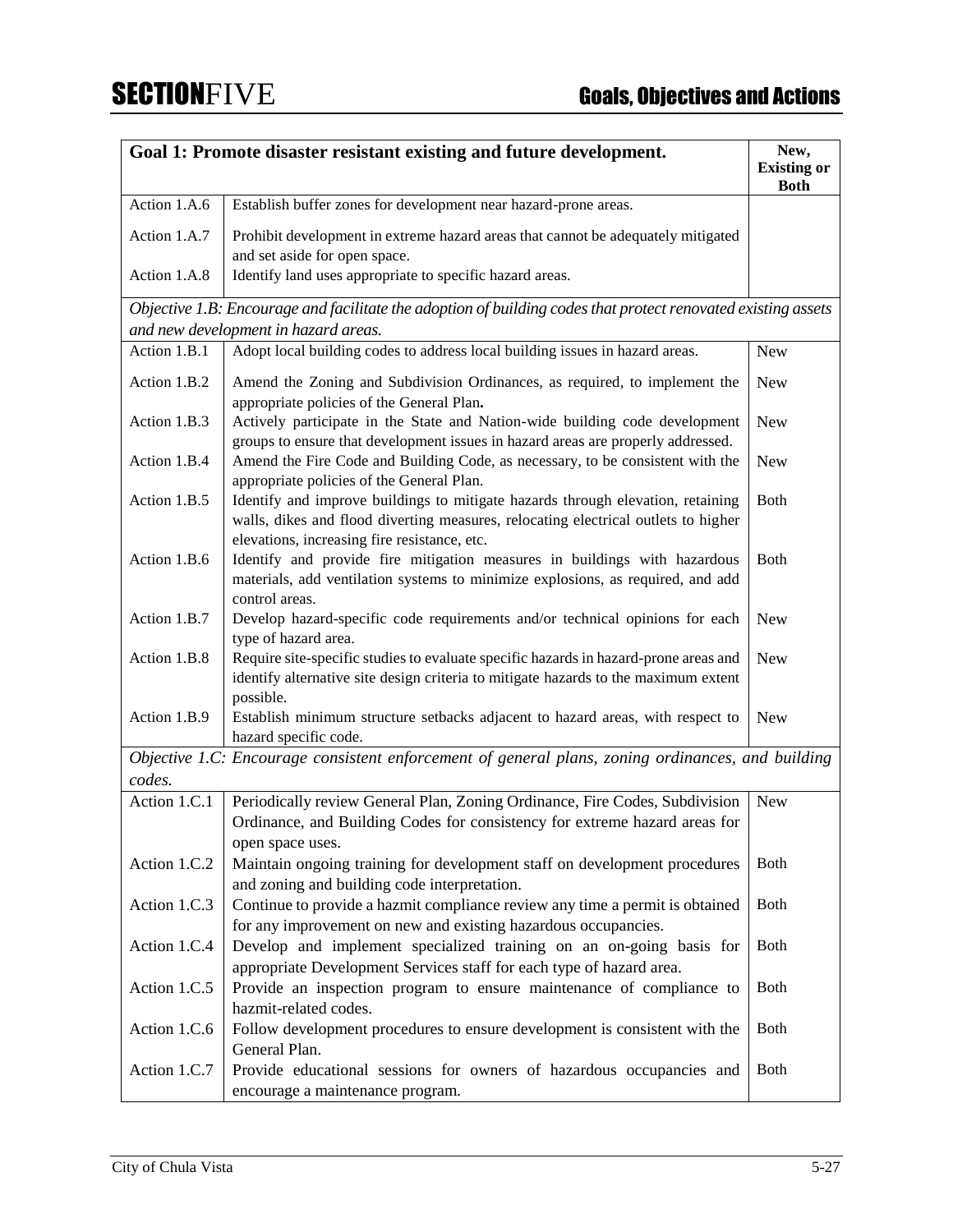|                                                                              | Goal 1: Promote disaster resistant existing and future development.                                                                                                                                   | New,<br><b>Existing or</b><br><b>Both</b> |
|------------------------------------------------------------------------------|-------------------------------------------------------------------------------------------------------------------------------------------------------------------------------------------------------|-------------------------------------------|
|                                                                              | Objective 1.D: Discourage future development that exacerbates hazardous conditions.                                                                                                                   |                                           |
| Action 1.D.1                                                                 | Update the zoning ordinance to limit future development of hazardous areas.                                                                                                                           | <b>New</b>                                |
| Action 1.D.2                                                                 | Apply for State/Federal grants/funds for the acquisition of developable land for<br>open space development.                                                                                           | Both                                      |
| Action 1.D.3                                                                 | Take a proactive approach to fire code/building code compliance inspections with<br>respect to concentration of hazardous material in one area or location.                                           | Both                                      |
| Action 1.D.4                                                                 | Educate the public regarding hazardous locations, operations, buildings, etc.                                                                                                                         | Both                                      |
|                                                                              | Objective 1.E: Address identified data limitations regarding the lack of information about new<br>development and build-out potential in hazard areas.                                                |                                           |
| Action 1.E.1                                                                 | Use hazard overlays to identify hazard-prone new development.                                                                                                                                         | Both                                      |
| Action 1.E.2                                                                 | Utilize staff consultant expertise in evaluating technical studies/data.                                                                                                                              | Both                                      |
| Action 1.E.3                                                                 | Update databases/Geographic Information System (GIS), with particular<br>attention to maintaining hazard overlay layers. Require electronic submittals<br>of all reports and data in electronic form. | Both                                      |
| Action 1.E.4                                                                 | Require studies to evaluate specific hazards in hazard-prone areas and identify<br>alternative site design criteria to mitigate hazards to the maximum extent<br>possible.                            | Both                                      |
| Objective 1.F: Actively pursue grant funding for citywide hazard mitigation. |                                                                                                                                                                                                       |                                           |
| Action 1.F.1                                                                 | Explore hazard mitigation funding, from state and nation-wide sources, and to<br>inform the proper department head when potential grant funding is identified.                                        | <b>Both</b>                               |
| Action 1.F.2                                                                 | Apply for hazard mitigation grant funding, as it becomes available.                                                                                                                                   | <b>B</b> oth                              |
| Action 1.F.3                                                                 | Identify target hazard mitigation projects to minimize delay when grant<br>funding is available.                                                                                                      | <b>Both</b>                               |

| Goal 2: Promote public understanding, support and demand for hazard |                                                                                               |                                   |
|---------------------------------------------------------------------|-----------------------------------------------------------------------------------------------|-----------------------------------|
| mitigation.                                                         |                                                                                               | <b>Existing or</b><br><b>Both</b> |
|                                                                     | Objective 2.A: Educate the public and business community to increase awareness of hazards and |                                   |
|                                                                     | opportunities for mitigation actions.                                                         |                                   |
| Action 2.A.1                                                        | Provide information to be distributed to the public at information booths at street           | <b>B</b> oth                      |
|                                                                     | fairs, community meetings, etc.                                                               |                                   |
| Action 2.A.2                                                        | Continually provide Chula Vista citizens with Community Emergency Response                    | <b>B</b> oth                      |
|                                                                     | Team training opportunities to increase public awareness of hazards and response              |                                   |
|                                                                     | to hazards.                                                                                   |                                   |
| Action 2.A.3                                                        | Provide public information on geologic and firestorm hazards and safety.                      | <b>B</b> oth                      |
| Action 2.A.4                                                        | Provide information at community meetings or other public gatherings.                         | <b>B</b> oth                      |
|                                                                     |                                                                                               |                                   |
| Action 2.A.5                                                        | Use City's website to communicate information on what our citizens can do to                  | <b>B</b> oth                      |
|                                                                     | minimize/mitigate these dangers.                                                              |                                   |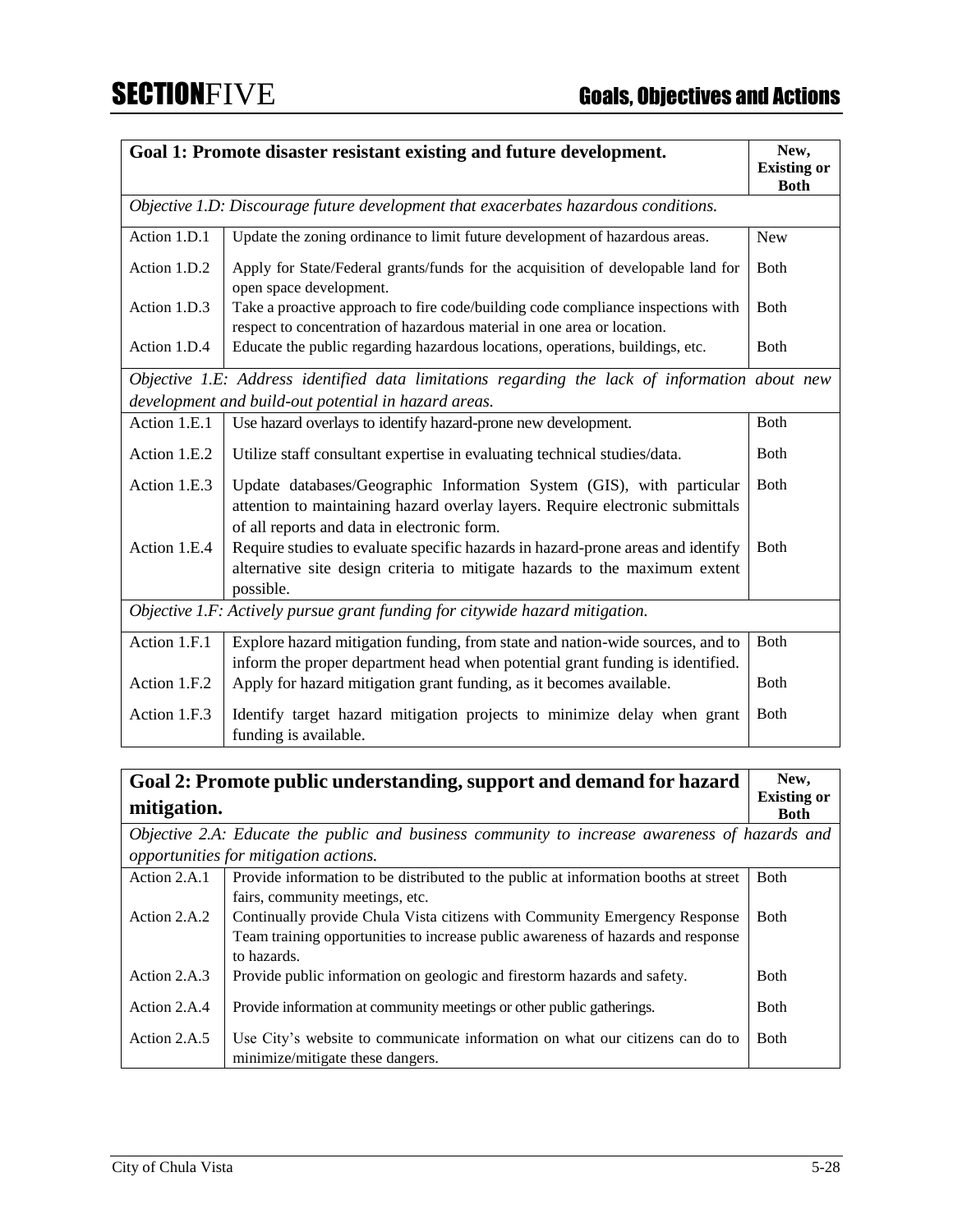|              | Goal 2: Promote public understanding, support and demand for hazard                                                                                                                 | New,                              |
|--------------|-------------------------------------------------------------------------------------------------------------------------------------------------------------------------------------|-----------------------------------|
| mitigation.  |                                                                                                                                                                                     | <b>Existing or</b><br><b>Both</b> |
|              | Objective 2.B: Promote partnerships between the state, counties, and local governments to identify,                                                                                 |                                   |
|              | prioritize, and implement mitigation actions.                                                                                                                                       |                                   |
| Action 2.B.1 | Identify state and federal hazard mitigation funds/programs for public and private<br>entities.                                                                                     | <b>B</b> oth                      |
| Action 2.B.2 | Continue to participate in the San Diego County Multi-Hazard Mitigation Plan<br>process.                                                                                            | Both                              |
| Action 2.B.3 | Contact neighboring cities and counties to create shared programs and have<br>periodic meetings to share information and open channels of communication.                            | <b>B</b> oth                      |
|              | Objective 2.C: Monitor and publicize the effectiveness of mitigation actions implemented.                                                                                           |                                   |
| Action 2.C.1 | Create a program to report and monitor the mitigation implementation.                                                                                                               | <b>B</b> oth                      |
| Action 2.C.2 | Provide specific outreach to citizens with special needs.                                                                                                                           | Both                              |
|              | Objective 2.D: Discourage activities that exacerbate hazardous conditions.                                                                                                          |                                   |
| Action 2.D.1 | Promote an increased level of security of facilities storing hazardous materials.                                                                                                   | <b>B</b> oth                      |
| Action 2.D.2 | Ensure land uses that do not conform to this Plan are not permitted.                                                                                                                | <b>New</b>                        |
| Action 2.D.3 | In the event previously conforming land uses are damaged or destroyed in a<br>disaster, ensure that reconstruction is consistent with Chula Vista Municipal Code,<br>Chapter 19.64. | <b>New</b>                        |
| Action 2.D.4 | Provide guidelines in the usage of hazardous materials specifically in approved<br>locations.                                                                                       | Both                              |

**Goal 3: Build and support local capacity and commitment to continuously become less vulnerable to hazards. New, Existing or Both** *Objective 3.A: Increase awareness and knowledge of hazard mitigation principles and practices among state, and local officials.* Action 3.A.1 Establish the means to share information and innovations in various areas of hazard mitigation. Both Action 3.A.2 Coordinate hazard mitigation activities with local utilities, water suppliers, and critical facilities within the City of Chula Vista. Both *Objective 3.B: Seek technical assistance from State and Federal agencies in refining and implementing hazard mitigation plans.* Action 3.B.1 Seek State and Federal funding for implementation of the City's hazard mitigation plan. Both Action 3.B.2 Request periodic County Office of Emergency Services (OES), Governor's Office of Emergency Services, and FEMA review of the City's hazard mitigation plan for recommendations for plan refinements and for potential funding sources. Both *Objective 3.C: Ensure adequate infrastructure is in-place for emergencies.* Action 3.C.1 Promote the establishment and maintenance of: safe and effective evacuation routes; ample peak-load water supply; adequate road widths; and, safe clearances around buildings. Both Action 3.C.2 Develop, implement and maintain, when necessary, mutual aid agreements. Both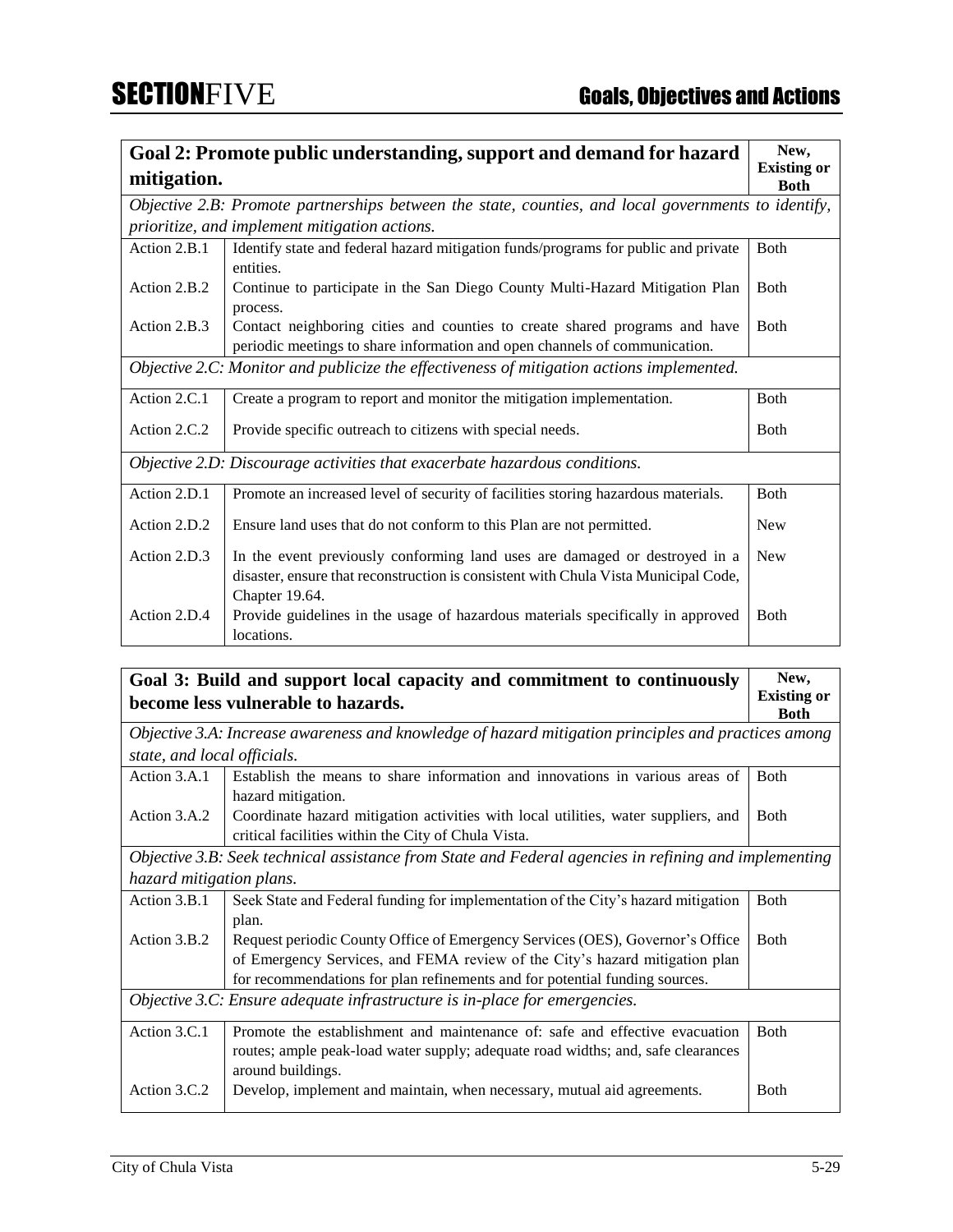| Goal 3: Build and support local capacity and commitment to continuously |                                                                                   | New,               |
|-------------------------------------------------------------------------|-----------------------------------------------------------------------------------|--------------------|
| become less vulnerable to hazards.                                      |                                                                                   | <b>Existing or</b> |
|                                                                         |                                                                                   | <b>Both</b>        |
| Action 3.C.3                                                            | Identify public and private resources available for various types of emergencies, | <b>B</b> oth       |
|                                                                         | including materials, equipment, debris removal/recycling, etc.                    |                    |
| Action 3.C.4                                                            | Establish emergency purchasing authority with local businesses, suppliers,        | <b>B</b> oth       |
|                                                                         | disposal sites, and material recyclers.                                           |                    |
| Action 3.C.5                                                            | Provide and maintain adequate training for City emergency personnel to carry out  | <b>Both</b>        |
|                                                                         | local responsibilities during various types of emergencies.                       |                    |

| 4:<br>Goal   | Continuously improve hazard mitigation coordination<br>and                                                                             | New,                       |
|--------------|----------------------------------------------------------------------------------------------------------------------------------------|----------------------------|
|              | communication with federal, state and local governments.                                                                               | <b>Existing</b><br>or Both |
|              | Objective 4.A: Establish and maintain close working relationships with state agencies and other local                                  |                            |
| governments. |                                                                                                                                        |                            |
| Action 4.A.1 | Attend multi-agency hazard mitigation planning meetings that deal with other                                                           | <b>Both</b>                |
|              | local governments and County, State, and Federal entities.                                                                             |                            |
| Action 4.A.2 | Promote mutual aid agreements and interagency dialogue related to hazard                                                               | <b>Both</b>                |
|              | mitigation planning.                                                                                                                   |                            |
|              | Objective 4.B: Encourage other organizations to incorporate hazard mitigation activities.                                              |                            |
| Action 4.B.1 | Encourage businesses and industrial operations in embracing hazard mitigation as<br>a daily activity.                                  | <b>Both</b>                |
| Action 4.B.2 | Promote hazard mitigation as a viable way of doing business for governmental<br>entities, industry, businesses and the general public. | <b>B</b> oth               |
| Action 4.B.3 | Where applicable, discuss hazard mitigation plan activities with fellow municipal                                                      | <b>B</b> oth               |
|              | government workers within professional membership groups at group activities.                                                          |                            |
|              | Objective 4.C: Improve the State's capability and efficiency at administering pre- and post-disaster                                   |                            |
| mitigation.  |                                                                                                                                        |                            |
| Action 4.C.1 | Establish standard GIS databases that contain all spatial data likely to be needed in an                                               | <b>Both</b>                |
|              | Emergency Operations Center and make these projects available to all local, regional                                                   |                            |
|              | and State governments, as resources are available. Safeguard the projects by storing in                                                |                            |
|              | multiple locations. Promote the sharing of these projects and data with other agencies.                                                |                            |
| Action 4.C.2 | Support regional planning efforts for hazard mitigation and disaster recovery planning.                                                | <b>B</b> oth               |

| due to floods. | Goal 5: Reduce the possibility of damage and losses to existing assets,<br>particularly people, critical facilities/infrastructure, and City-owned facilities, | New,<br><b>Existing</b><br>or Both |
|----------------|----------------------------------------------------------------------------------------------------------------------------------------------------------------|------------------------------------|
|                | Objective 5.A: Develop a comprehensive approach to reducing the possibility of damage and losses due                                                           |                                    |
| to floods.     |                                                                                                                                                                |                                    |
| Action 5.A.1   | Encourage the establishment of adequate open space in flood zones as indicated<br>on FEMA flood maps.                                                          | <b>New</b>                         |
| Action 5.A.2   | Prevent deposit of fill or construction within any floodway.                                                                                                   | <b>New</b>                         |
| Action 5.A.3   | Update Drainage Element of the General Plan based upon actual developed<br>conditions (General Plan, GMOC Section).                                            | <b>B</b> oth                       |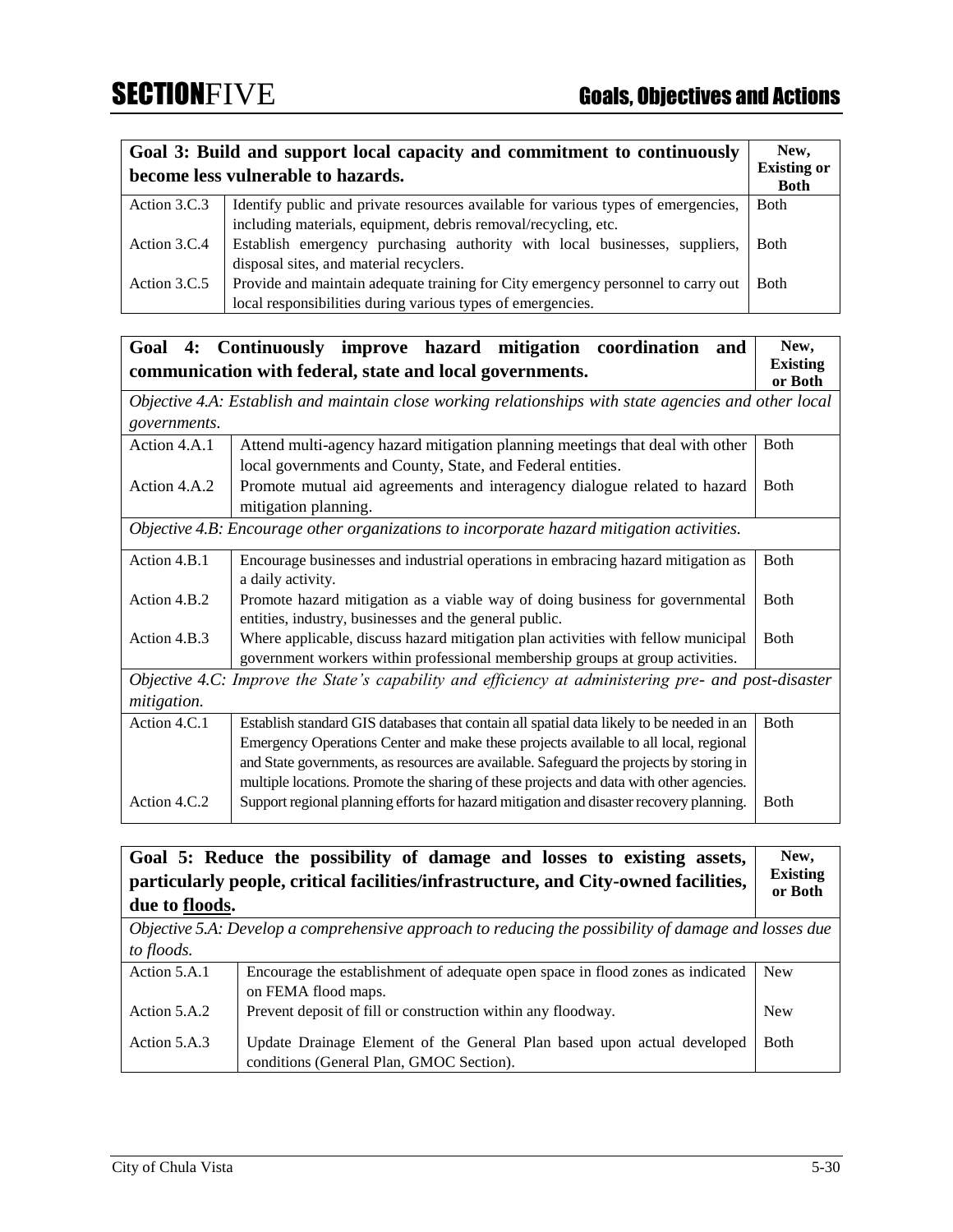|                                                                                       | Goal 5: Reduce the possibility of damage and losses to existing assets,<br>particularly people, critical facilities/infrastructure, and City-owned facilities,                                                                                                                                                                                                                    | New,<br><b>Existing</b><br>or Both |
|---------------------------------------------------------------------------------------|-----------------------------------------------------------------------------------------------------------------------------------------------------------------------------------------------------------------------------------------------------------------------------------------------------------------------------------------------------------------------------------|------------------------------------|
| due to floods.                                                                        |                                                                                                                                                                                                                                                                                                                                                                                   |                                    |
| Action 5.A.4                                                                          | Continue to review applications for new development within the City in<br>compliance with the California Environmental Quality Act (CEQA) provisions<br>set forth by the State of California, thereby requiring individualized studies for<br>flood hazards on an as-needed basis and establishing mitigation measures for the<br>development project before construction begins. | New                                |
| Action 5.A.5                                                                          | Monitor and enforce compliance with CEQA-mandated mitigation measures and<br>FEMA requirements during development and construction, as the project<br>requires.                                                                                                                                                                                                                   | <b>New</b>                         |
| Action 5.A.6                                                                          | Incorporate information on projected sea level rise into the assessment of areas<br>affected by the 100-year flood.                                                                                                                                                                                                                                                               | Both                               |
|                                                                                       | Objective 5.B: Protect existing assets with the highest relative vulnerability to the effects of floods within                                                                                                                                                                                                                                                                    |                                    |
| the 100-year floodplain.                                                              |                                                                                                                                                                                                                                                                                                                                                                                   |                                    |
| Action 5.B.1                                                                          | Continue to require flood control improvements of new development where<br>flooding is already a problem (existing ordinances).                                                                                                                                                                                                                                                   | <b>New</b>                         |
| Action 5.B.2                                                                          | Discourage the disruption of natural flowage patterns and encourage the                                                                                                                                                                                                                                                                                                           | New                                |
|                                                                                       | maximum use of natural and naturalized drainage ways in new development                                                                                                                                                                                                                                                                                                           |                                    |
|                                                                                       | (General Plan drainage and flood control policies).                                                                                                                                                                                                                                                                                                                               |                                    |
| Objective 5.C: Minimize repetitive losses caused by flooding.                         |                                                                                                                                                                                                                                                                                                                                                                                   |                                    |
| Action 5.C.1                                                                          | Identify and define local hazard areas and to monitor floodplain management.                                                                                                                                                                                                                                                                                                      | Both                               |
| Action 5.C.2                                                                          | Where possible, implement drainage improvements with an emphasis on<br>improving downstream facilities before improving upstream facilities, unless<br>upstream mitigation (such as detention or retention basins) is provided.                                                                                                                                                   | Exisiting                          |
| Action 5.C.3                                                                          | Provide information on State and Federal funding sources available to flood-<br>proof existing structures/facilities in flood-prone areas.                                                                                                                                                                                                                                        | Existing                           |
|                                                                                       | Objective 5.D: Request assistance from State and Federal governments, as necessary, to enable the City                                                                                                                                                                                                                                                                            |                                    |
| to maintain compliance with the National Flood insurance Program (NFIP) requirements. |                                                                                                                                                                                                                                                                                                                                                                                   |                                    |
| Action 5.D.1                                                                          | Periodically review City compliance with NFIP requirements.                                                                                                                                                                                                                                                                                                                       | <b>Both</b>                        |
| Action 5.D.2                                                                          | Require the submittal of Letters of Map Revision (LOMRs)/ Letters of Map<br>Amendment (LOMAs) as required by FEMA.                                                                                                                                                                                                                                                                | Both                               |
| Action 5.D.3                                                                          | Update Flood layers in GIS upon FEMA approval of LOMRs/LOMAs.                                                                                                                                                                                                                                                                                                                     | Both                               |

### **Goal 6: Reduce the possibility of damage and losses to existing assets, particularly people, critical facilities/infrastructure, and publicly owned facilities, due to wildfires and structural fires. New, Existing or Both**

*Objective 6.A: Develop a comprehensive approach to reducing the possibility of damage and losses due to wildfires.* Action 6.A.1 Ensure the open space around structures is sufficient to promote fire safety. Both Action 6.A.2 | Ensure the space separating buildings is consistent with the standards of firesafety practices. Both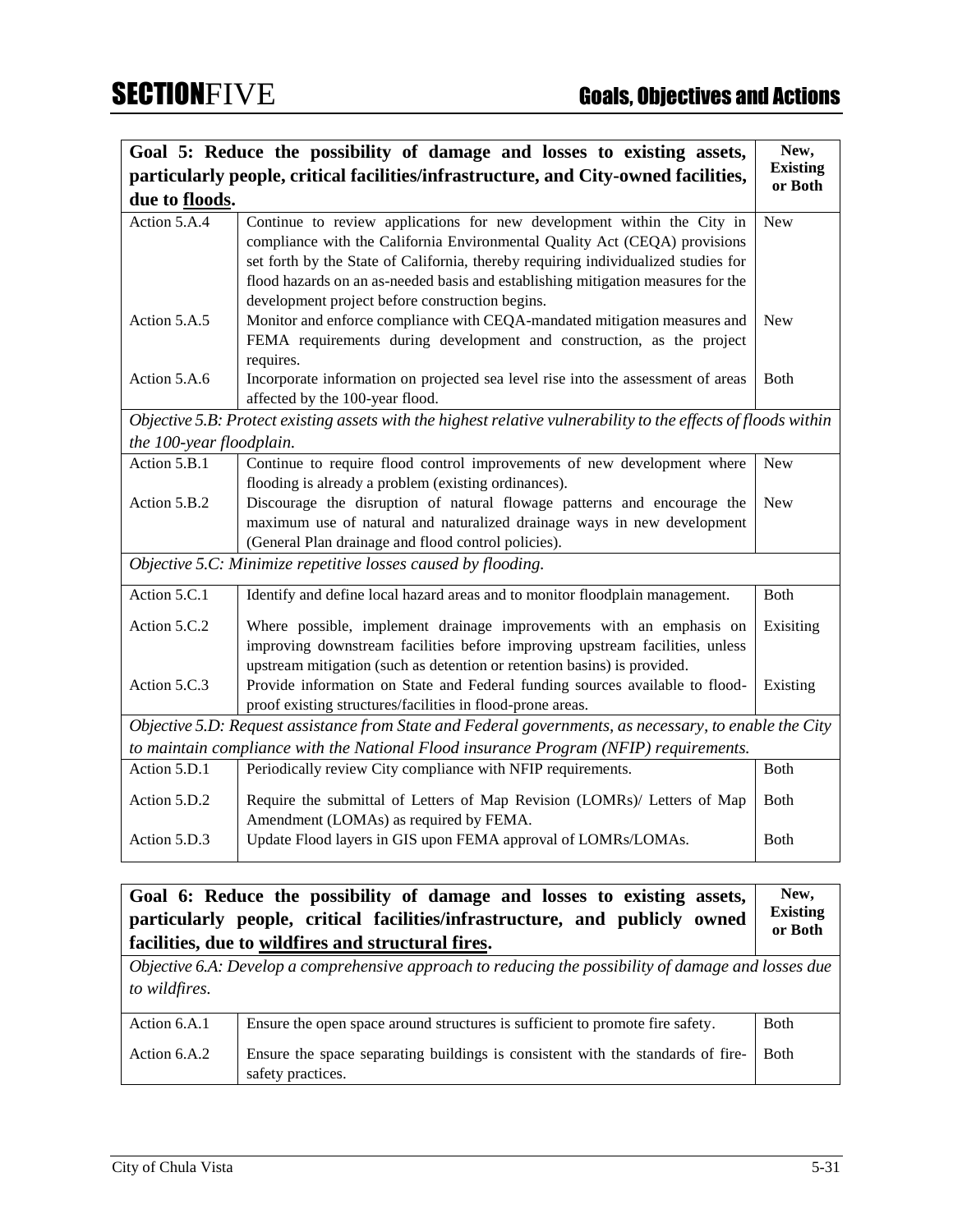|                                                                                                       | Goal 6: Reduce the possibility of damage and losses to existing assets,                                                           | New,<br><b>Existing</b> |
|-------------------------------------------------------------------------------------------------------|-----------------------------------------------------------------------------------------------------------------------------------|-------------------------|
|                                                                                                       | particularly people, critical facilities/infrastructure, and publicly owned<br>facilities, due to wildfires and structural fires. | or Both                 |
| Action 6.A.3                                                                                          | Continue to review applications for new development within the City in                                                            | <b>New</b>              |
|                                                                                                       | compliance with the California Environmental Quality Act (CEQA) provisions                                                        |                         |
|                                                                                                       | set forth by the State of California, thereby requiring individualized studies (i.e.                                              |                         |
|                                                                                                       | Fire Protection Plans) for wildfire on an as-needed basis and establishing                                                        |                         |
|                                                                                                       | mitigation measures for the development project before construction begins.                                                       |                         |
|                                                                                                       | Objective 6.B: Prevent the loss of life in wildland fires.                                                                        |                         |
| Action 6.B.1                                                                                          | Develop and promote public education programs in wildland fire safety and                                                         | Both                    |
|                                                                                                       | survival for all residents adjacent to wildland areas.                                                                            |                         |
| Action 6.B.2                                                                                          | Develop and publicize evacuation plans and routes in areas threatened by<br>wildland fires.                                       | <b>Both</b>             |
| Action 6.B.3                                                                                          | Add a Fire Educational Officer to the Fire Department's budget to implement                                                       | <b>Both</b>             |
|                                                                                                       | Action 6.B.1 and ensure that the position is filled and has adequate resources.                                                   |                         |
| Action 6.B.4                                                                                          | Provide recommendations for managing open space preserves in a manner that                                                        | <b>Both</b>             |
|                                                                                                       | minimizes fuel loads, through actions such as hand clearing and other appropriate                                                 |                         |
|                                                                                                       | means.                                                                                                                            |                         |
|                                                                                                       | Objective 6.C: Prevent the ignition of structures by wildland fires.                                                              |                         |
| Action 6.C.1                                                                                          | Incorporate fire-resistant building materials and construction methods in new                                                     | <b>New</b>              |
|                                                                                                       | development adjacent to wildland and open space areas in accordance with                                                          |                         |
|                                                                                                       | adopted fire, building, wildland-urban interface codes, fire protection plans and                                                 |                         |
|                                                                                                       | community wildfire protection plan.                                                                                               |                         |
| Action 6.C.2                                                                                          | Ensure defensible fire-fighting space is afforded adjacent to wildland and open<br>space areas in new developments.               | <b>B</b> oth            |
| Objective 6.D: Prevent wildland-caused structural conflagration.                                      |                                                                                                                                   |                         |
|                                                                                                       |                                                                                                                                   |                         |
| Action 6.D.1                                                                                          | Adopt an ordinance requiring "Class A-rated" roofs and siding on all new and<br>remodeled structures.                             | Both                    |
| Action 6.D.2                                                                                          | Require non-combustible window assemblies and double-pane glass in all new                                                        | <b>Both</b>             |
|                                                                                                       | and remodeled structures facing a wildland.                                                                                       |                         |
| Objective 6.E: Prevent the encroachment of wildland fire upon the community.                          |                                                                                                                                   |                         |
| Action 6.E.1                                                                                          | Require a "greenbelt" or other defensible zone, as topography dictates, along the                                                 | <b>Both</b>             |
|                                                                                                       | easterly edge of the easterly city limits.                                                                                        |                         |
| Action 6.E.2                                                                                          | Improve and ensure adequate access to wildland areas and adequate water supply                                                    | <b>Both</b>             |
| Action 6.E.3                                                                                          | for firefighters.<br>Increase budget to the Public Works Open Space Maintenance for brush clearing.                               | <b>Both</b>             |
|                                                                                                       |                                                                                                                                   |                         |
| Objective 6.F: Investigate the possibility of doing further Community Vegetation Management Analysis. |                                                                                                                                   |                         |
| Action 6.F.1                                                                                          | Finalize and adopt a Community Wildfire Protection Plan.                                                                          | Both                    |
| Action 6.F.2                                                                                          | Investigate the possibility of adopting a final Community Wildfire Protection                                                     | Both                    |
|                                                                                                       | Plan and ensure the enforcement thereof.                                                                                          |                         |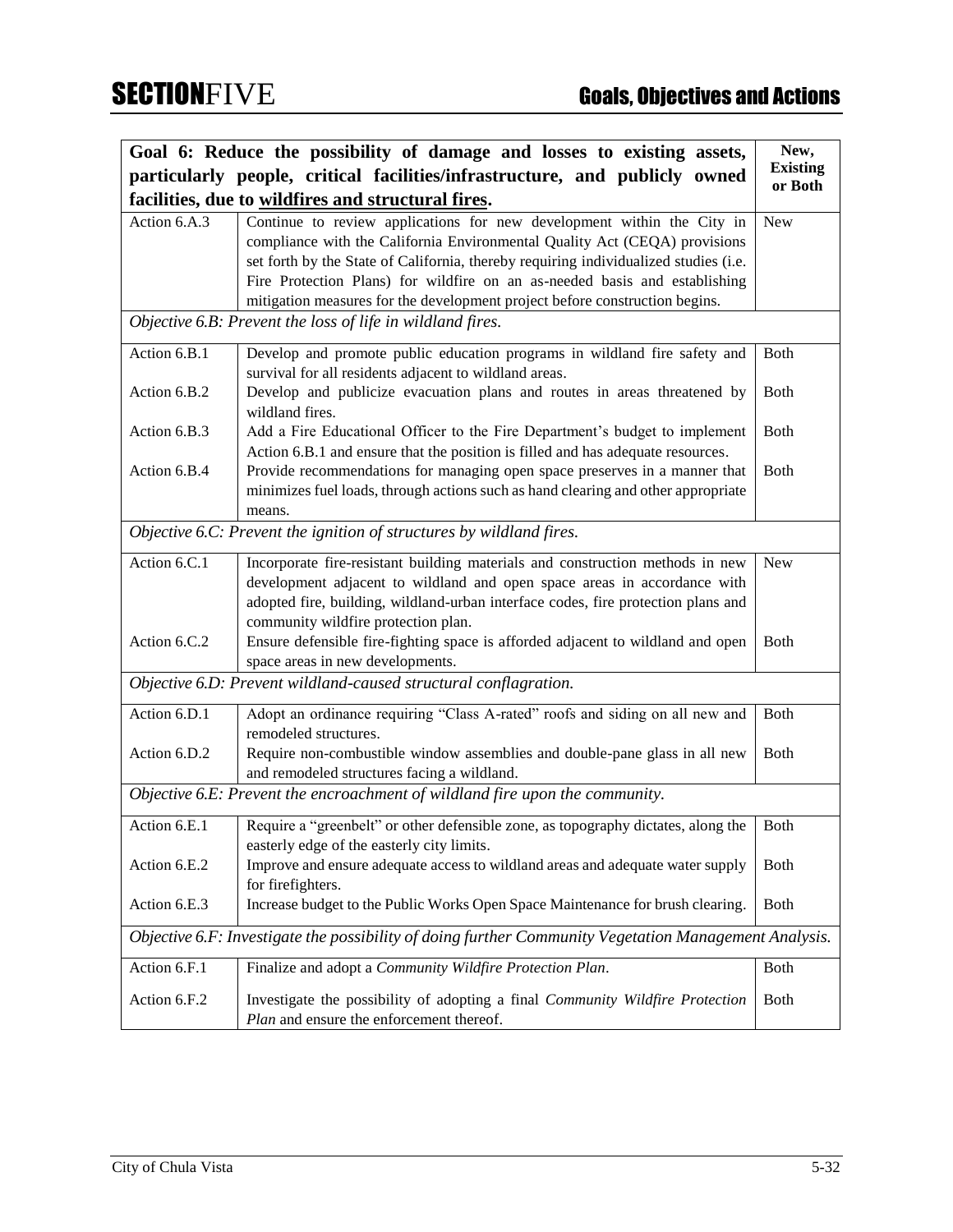**Goal 6: Reduce the possibility of damage and losses to existing assets, particularly people, critical facilities/infrastructure, and publicly owned facilities, due to wildfires and structural fires. New, Existing or Both** *Objective 6.G: Identify data needed to provide information related to wildland fires (e.g., a comprehensive database of California wildfires, a California wildfire risk model, and relative vulnerability of assets).* Action 6.G.1 Develop GIS layer(s) showing history and frequency of major wildland fire events. Include additional layers showing canyon names, acreage, fire department access points and evacuation routes. Both Action 6.G.2 Continue working with regional (SDREGIN) and federal agencies to establish procedures that will enable the City to acquire near real-time data on wildland fire extents to improve EOC response to an emergency. Establish a GIS project model that readily incorporates such data to reduce the amount of time required to produce field maps. Both

**Goal 7: Reduce the possibility of damage and losses to existing assets, particularly people, critical facilities/infrastructure, and publicly owned facilities, due to dam failure. New, Existing or Both**

*Objective 7.A: Develop a comprehensive approach for reducing the possibility of damage and losses due to dam failure.*

| Action 7.A.1                                                                                                  | Continue to review applications for new development within the City in             | <b>New</b>   |
|---------------------------------------------------------------------------------------------------------------|------------------------------------------------------------------------------------|--------------|
|                                                                                                               | compliance with the California Environmental Quality Act (CEQA) provisions         |              |
|                                                                                                               | set forth by the State of California, thereby requiring individualized studies for |              |
|                                                                                                               | flood hazards on an as-needed basis and establishing mitigation measures for the   |              |
|                                                                                                               | development project before construction begins.                                    |              |
| Action 7.A.2                                                                                                  | Monitor and enforce compliance with CEQA mandated mitigation measures              | <b>New</b>   |
|                                                                                                               | during development and construction, as the development project requires.          |              |
| Action 7.A.3                                                                                                  | Review current dam failure information/data for clarity and accuracy.              | <b>Both</b>  |
| Action 7.A.4                                                                                                  | Review current evacuation plans for accuracy and practicality and publicize these  | <b>Both</b>  |
|                                                                                                               | plans.                                                                             |              |
| Action 7.A.5                                                                                                  | Obtain and review State-mandated annual dam assessment reports.                    | <b>Both</b>  |
| Objective 7.B: Protect existing assets with the highest relative vulnerability to the effects of dam failure. |                                                                                    |              |
| Action 7.B.1                                                                                                  | Identify and prioritize critical facilities within dam inundation zones.           | Existing     |
| Action 7.B.2                                                                                                  | Identify vulnerable populations within dam inundation areas.                       | Existing     |
| Action 7.B.3                                                                                                  | Identify Federal and State funding to minimize/mitigate dam inundation hazards     | Existing     |
|                                                                                                               | to critical facilities and vulnerable populations.                                 |              |
| Objective 7.C: Identify data needed to provide information about the relative vulnerability of assets from    |                                                                                    |              |
| dam failure.                                                                                                  |                                                                                    |              |
| Action 7.C.1                                                                                                  | Update plans/data periodically to adequately represent existing conditions/        | <b>Both</b>  |
|                                                                                                               | vulnerable populations.                                                            |              |
| Action 7.C.2                                                                                                  | Conduct survey of assets within dam inundation areas.                              | <b>B</b> oth |
|                                                                                                               |                                                                                    |              |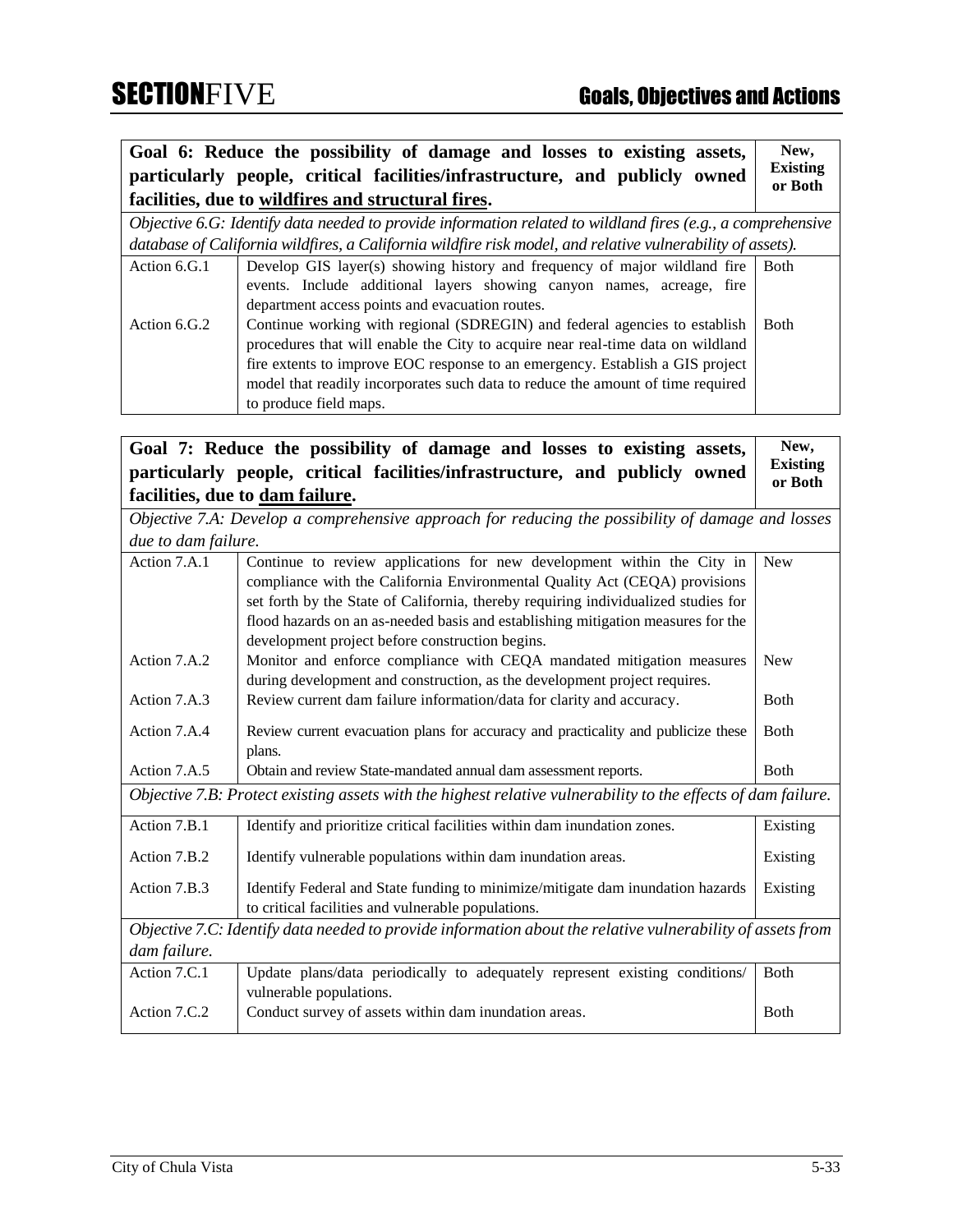|                                                                                                   | Goal 8: Reduce the possibility of damage and losses to existing assets,                                     | New,                       |
|---------------------------------------------------------------------------------------------------|-------------------------------------------------------------------------------------------------------------|----------------------------|
|                                                                                                   | particularly people, critical facilities/infrastructure, and publicly owned                                 | <b>Existing</b><br>or Both |
|                                                                                                   | facilities, due to geological hazards.                                                                      |                            |
|                                                                                                   | Objective 8.A: Develop a comprehensive approach to reducing the possibility of damage and losses due        |                            |
| to geological hazards.                                                                            |                                                                                                             |                            |
| Action 8.A.1                                                                                      | Ensure the space separating buildings is consistent with building standards and                             | <b>New</b>                 |
|                                                                                                   | fire-safety practices.                                                                                      |                            |
| Action 8.A.2                                                                                      | Ensure the structural characteristics of soil and requirements contained in                                 | <b>New</b>                 |
|                                                                                                   | building codes determine the type of construction allowed.                                                  |                            |
| Action 8.A.3                                                                                      | Ensure areas of development do not include hazard areas such as ancient                                     | <b>New</b>                 |
|                                                                                                   | landslides, unstable soils, or active fault zones unless mitigated.                                         |                            |
| Action 8.A.4                                                                                      | Ensure no lands are subdivided, developed or filled in the absence of supportable,                          | <b>New</b>                 |
|                                                                                                   | professional evidence that the proposed subdivision, development, or landfill                               |                            |
|                                                                                                   | would be geologically safe.                                                                                 |                            |
| Action 8.A.5                                                                                      | Continue to review applications for new development within the City in                                      | <b>New</b>                 |
|                                                                                                   | compliance with the California Environmental Quality Act (CEQA) provisions                                  |                            |
|                                                                                                   | set forth by the State of California, thereby requiring individualized studies for                          |                            |
|                                                                                                   | geological hazards on an as-needed basis and establishing mitigation measures                               |                            |
|                                                                                                   | for the development project before construction begins.                                                     |                            |
| Action 8.A.6                                                                                      | Monitor and enforce compliance with CEQA mandated mitigation measures                                       | <b>New</b>                 |
|                                                                                                   | during development and construction, as the development project requires.                                   |                            |
|                                                                                                   | Objective 8.B: Protect existing assets with the highest relative vulnerability to the effects of geological |                            |
| hazards.                                                                                          |                                                                                                             |                            |
| Action 8.B.1                                                                                      | Wherever feasible, land uses and buildings that are determined to be unsafe from                            | Both                       |
|                                                                                                   | geologic hazards shall be mitigated, discontinued, removed, or relocated                                    |                            |
| Objective 8.C: Coordinate with and support existing efforts to mitigate geological hazards (e.g., |                                                                                                             |                            |
| California Geological Survey, US Geological Survey).                                              |                                                                                                             |                            |
| Action 8.C.1                                                                                      | Update GIS seismic data regularly to reflect new data from the California                                   | <b>Both</b>                |
|                                                                                                   | Geological Survey and the US Geological Survey.                                                             |                            |

### **Goal 9: Reduce the possibility of damage and losses to existing assets, particularly people, critical facilities/infrastructure, and publicly owned facilities, due to extreme heat and drought. New, Existing or Both**

*Objective 9.A: Expand programs and services to protect the community from more frequent and extreme heat and drought events.*

| Action 9.A.1 | Identify populations that may be especially susceptible to extreme heat and        | <b>Both</b> |
|--------------|------------------------------------------------------------------------------------|-------------|
|              | drought using social vulnerability indices and other resources (such as the new    |             |
|              | California EnviroScreen Tool).                                                     |             |
| Action 9.A.2 | Establish new "Cool Zones" in the eastern and southern portions of the             | <b>Both</b> |
|              | community to ensure their close proximity to all populations.                      |             |
| Action 9.A.3 | Ensure that designated emergency shelters are able to provide adequate air-        | <b>Both</b> |
|              | conditioning and ventilation during loss of grid-supplied electricity (as outlined |             |
|              | in the City's Local Energy Assurance Plan).                                        |             |
| Action 9.A.4 | Map the highest heat island index areas in order to more effectively target        | <b>Both</b> |
|              | mitigation activities such as shade trees, cool roofs, and cool pavement.          |             |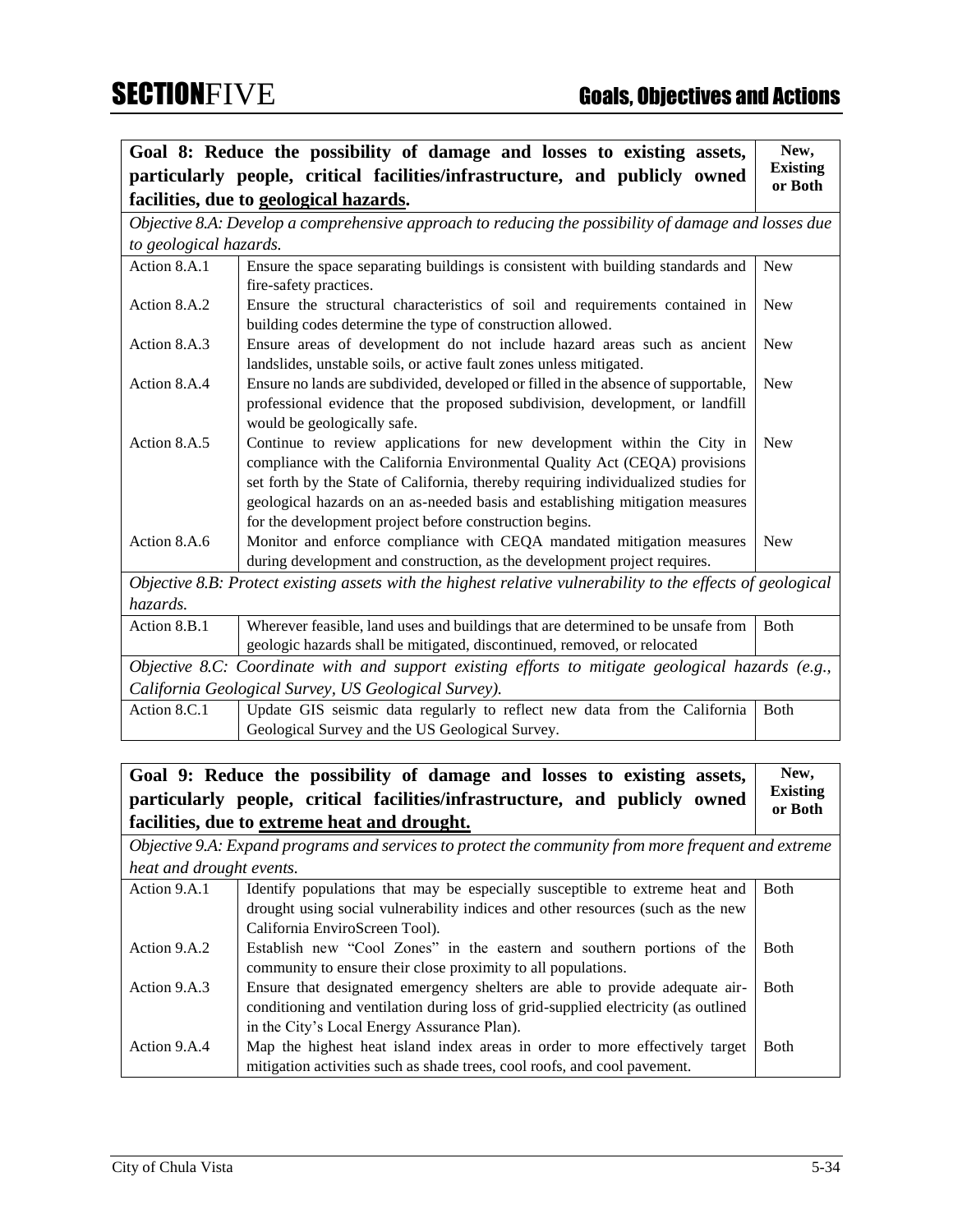|                               | Goal 9: Reduce the possibility of damage and losses to existing assets,                               | New,            |
|-------------------------------|-------------------------------------------------------------------------------------------------------|-----------------|
|                               | particularly people, critical facilities/infrastructure, and publicly owned                           | <b>Existing</b> |
|                               | facilities, due to extreme heat and drought.                                                          | or Both         |
| Action 9.A.5                  | Develop an action plan to comprehensively support public health and wellbeing,                        | Both            |
|                               | thus helping to increase the community's resilience to extreme heat and drought                       |                 |
|                               | events.                                                                                               |                 |
| Action 9.A.6                  | Integrate public awareness about extreme heat and drought and related air quality                     | Both            |
|                               | concerns into existing and new City outreach campaigns                                                |                 |
|                               | Objective 9.B: Maximize the efficient use of water resources to improve the community's resilience to |                 |
| long-term drought conditions. |                                                                                                       |                 |
| Action 9.B.1                  | Promote waster efficiency and conservation through stricter municipal policies                        | Both            |
|                               | and building codes.                                                                                   |                 |
| Action 9.B.2                  | Facilitate graywater use by streamlining permits, providing technical assistance,                     | <b>New</b>      |
|                               | and hosting community workshops.                                                                      |                 |
| Action 9.B.3                  | Explore opportunities to capture, treat, and reuse storm water for irrigation                         | <b>Both</b>     |
|                               | purposes                                                                                              |                 |
| Action 9.B.4                  | Develop commercial building standards for indoor recycled water use in                                | <b>New</b>      |
|                               | coordination with Otay Water District.                                                                |                 |
| Action 9.B.5                  | Implement water efficiency upgrades at municipal buildings and parks to reduce                        | <b>Both</b>     |
|                               | the City's use of potable water (as outlined in the new City Operations                               |                 |
|                               | Sustainability Plan).                                                                                 |                 |
|                               | Objective 9.C.: Plan and prepare for local climate change impacts that are likely to amplify extreme  |                 |
| heat and drought.             |                                                                                                       |                 |
| Action 9.C.1                  | Incorporate objectives and policies that address sea level rise into updates to the                   | Both            |
|                               | General Plan and related implementation documents                                                     |                 |
| Action 9.C.2                  | Continue the City's active participation in the San Diego Regional Climate                            | Both            |
|                               | Collaborative and other regional/state forums to share best practices and leverage                    |                 |
|                               | resources concerning climate change preparedness.                                                     |                 |
| Action 9.C.3                  | Update the City's climate adaptation strategies, as needed, to incorporate the                        | <b>Both</b>     |
|                               | latest scientific data and to ensure that public service and infrastructure are                       |                 |
|                               | resilient to climate change.                                                                          |                 |

### **5.4.5 Prioritization and Implementation of Action Items**

Once the comprehensive list of jurisdictional goals, objectives, and action items listed above was developed, the proposed mitigation actions were prioritized. This step resulted in a list of acceptable and realistic actions that address the hazards identified in each jurisdiction. This prioritized list of action items was formed weighing STAPLEE criteria.

The Disaster Mitigation Act of 2000 (at 44 CFR Parts 201 and 206) requires the development of an action plan that not only includes prioritized actions but one that includes information on how the prioritized actions will be implemented. Implementation consists of identifying who is responsible for which action, what kind of funding mechanisms and other resources are available or will be pursued, and when the action will be completed.

The prioritized actions below reflect progress in local mitigation efforts as well as changes in development.